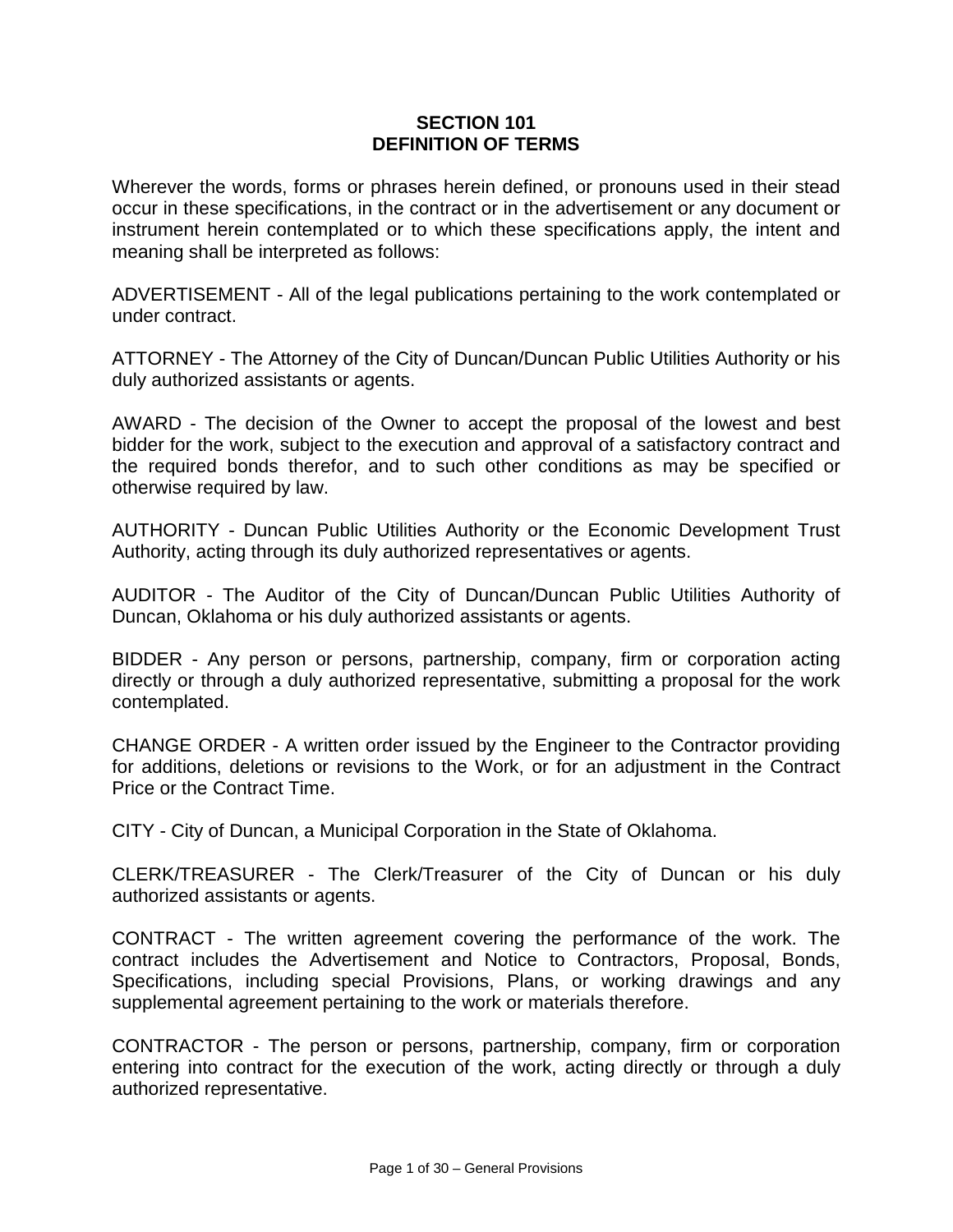CONTRACT TIME - The number of calendar days stated in the Agreement to achieve completion of the Contract so that it is ready for final acceptance and final payment. When a calendar date of completion is shown in a proposal, the Contract Time shall be the number of days between the effective date of the Notice to Proceed and the specified Completion Date.

ENGINEER - City Engineer, City of Duncan/Duncan Public Utilities Authority, Oklahoma or his duly authorized agents, engineers, assistants, inspectors or superintendents, acting severally within the scope of the particular duties entrusted to them.

EXTRA WORK - Any work performed by the Contractor not provided for by the plans, specifications or special provisions.

FURNISH - To supply.

CITY MANAGER/GENERAL MANAGER - The Manager of the City of Duncan/Duncan Public Utilities Authority of Duncan, Oklahoma.

MAINTENANCE BOND - The approved form of security furnished by the Contractor and his Surety as a guarantee that he will maintain the work constructed by him in good condition for the period of time required.

OWNER - The City of Duncan, Duncan Public Utilities Authority or Economic Development Trust Authority, as listed in the Solicitation for Bids or Advertisement for Bids.

PERFORMANCE BOND - The approved form of security furnished by the Contractor and his Surety as a guarantee of good faith on the part of the Contractor to execute the work in accordance with the plans, specifications and terms of the contract.

PLAN OR PLANS - All of the drawings pertaining to the contract and made a part thereof, including such supplemental drawings as the Engineer may issue from time to time, in order to clarify or explain other drawings or for the purpose of showing changes in the work as authorized under the Section, "Changes and Alterations", or for showing details not shown thereon.

PROPOSAL – The written statement or statements duly filed with the Clerk/Treasure of the person or persons, partnership, company, firm or corporation proposing to do the work contemplated.

PROPOSAL FORM - The approved form on which the formal bids for the work are to be prepared and submitted.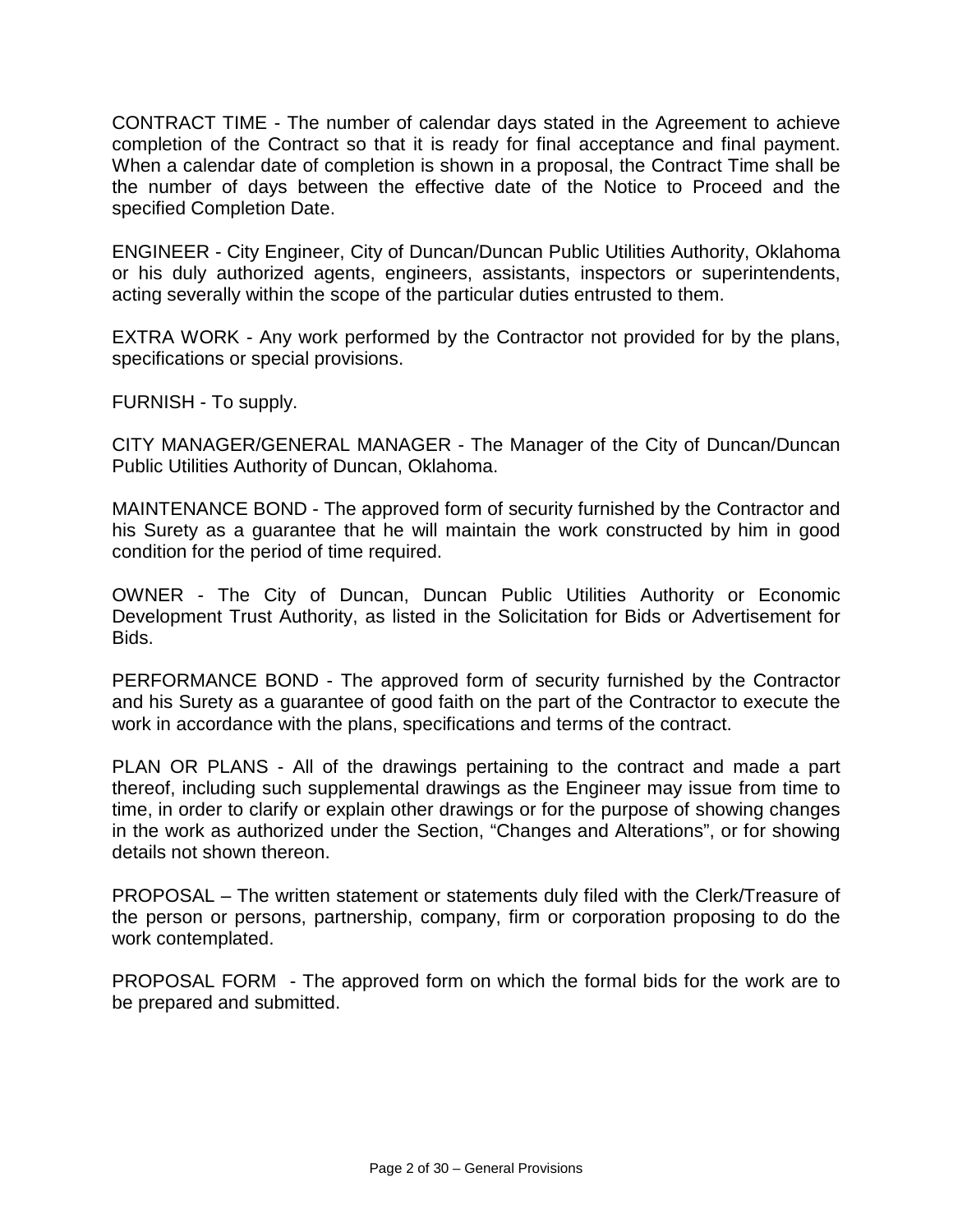PROPOSAL GUARANTY - The security, designated in the "proposal form" and in the Advertisement, to be furnished by the bidder as a guarantee of good faith to enter into a contract with the Owner and to execute the required bonds for the work contemplated after the work is awarded to him and as liquidated damages in event of failure to do so.

PROVIDE - To furnish and construct, erect or install.

PUBLIC WORKS DIRECTOR - Public Works Director of the City of Duncan/Duncan Public Utilities Authority, Oklahoma or his duly authorized agents, engineers, assistants, inspectors or superintendents, acting severally within the scope of the particular duties entrusted to them.

SPECIAL PROVISIONS - The special clauses setting forth conditions or requirements peculiar to the specific project involved, supplementing the Standard Specifications and taking precedent over any conditions or requirements of the Standard Specifications with which they are in conflict.

SPECIFICATIONS - The directions, provisions, and requirements contained herein, together with the "Special Provisions" supplemental hereto, pertaining to the method and manner of performing the work or to the kinds, quantities or qualities of materials to be furnished under the contract, and methods of measurement and basis of payment.

The Standard Specifications, referred to hereinafter, are the editions in effect on the date of the invitation for bids.

STATUTORY BOND - The approved form of Surety furnished by the Contractor and his Surety as a guarantee that he will pay, in full, all bills and accounts for material and labor used in the construction of the work, as provided by law.

SURETY OR SURETIES - The Corporate body which is bound by such bonds as are required with and for the Contractor, and engages to be responsible for the entire and satisfactory fulfillment of the contract and for any and all requirements as set out in the specifications, contract or plans.

THE WORK - All design and construction activities included within the scope of the plans and specifications, including the furnishing of labor, materials, tools, equipment and incidentals, to be performed by the Contractor and Consultant under the terms of the contract.

TREASURER – The Treasurer of the City of Duncan/Duncan Public Utilities Authority of Duncan, Oklahoma, or his duly authorized assistants or agents.

TRUSTEES - The Trustees of the Duncan Public Utilities Authority.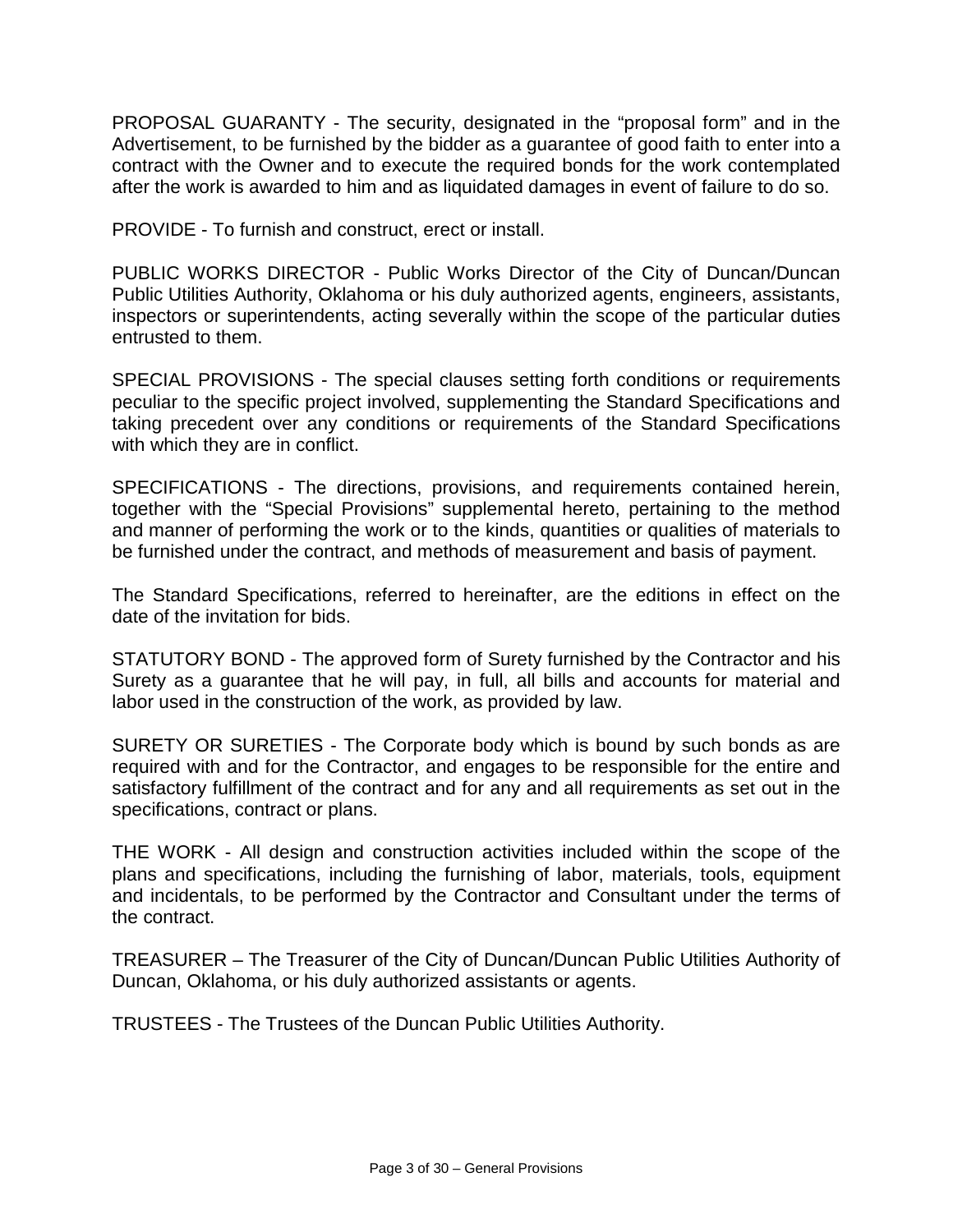| A.A.N.        | American Association of Nurserymen                                               |
|---------------|----------------------------------------------------------------------------------|
| A.A.R.        | <b>Association of American Railroads</b>                                         |
| A.A.S.H.T.O.  | American Association of State Highway and Transportation Officials               |
| A.G.C         | <b>Associated General Contractors of America</b>                                 |
| A.I.A.        | American Institute of Architects                                                 |
| A.I.S.C.      | American Institute of Steel Construction                                         |
| A.N.S.I.      | American National Standards Institute (United States of American                 |
|               | Standards Institute)                                                             |
| A.R.A.        | <b>American Railway Association</b>                                              |
| A.R.E.A.      | American Railway Engineering Association                                         |
| A.S.A.        | <b>American Standards Association</b>                                            |
| A.S.C.E.      | <b>American Society of Civil Engineers</b>                                       |
| A.S.L.A.      | American Society of Landscape Architects                                         |
| A.S.T.M.      | <b>American Society for Testing Materials</b>                                    |
| A.W.P.A.      | American Wood Preservers Association                                             |
| A.W.S.        | <b>American Welding Society</b>                                                  |
| A.W.W.A.      | <b>American Water Works Association</b>                                          |
| F.A.A.        | Federal Aviation Agency of the U.S. Department of Transportation                 |
|               | <b>Federal Highway Association</b>                                               |
| F.R.A.        | <b>Federal Rail Administration</b>                                               |
| F.S.S.        | Specifications and<br><b>Standards</b><br>(General<br><b>Services</b><br>Federal |
|               | Administration)                                                                  |
| FM            | <b>Factory Mutual</b>                                                            |
| I.E.S.        | <b>Illuminating Engineering Society</b>                                          |
| I.M.S.A.      | <b>International Municipal Signal Association</b>                                |
| I.T.E.        | Institute of Traffic Engineers                                                   |
| M.U.T.C.D.    | <b>Manual on Uniform Traffic Control Devices</b>                                 |
| N.E.C.        | <b>National Electrical Code</b>                                                  |
| N.E.M.A.      | <b>National Electrical Manufacturers Association</b>                             |
| N.S.F.        | <b>National Sanitary Foundation</b>                                              |
| O.A.C.        | <b>Oklahoma Aeronautics Commission</b>                                           |
| O.D.E.Q.      | <b>Oklahoma Department of Environmental Quality</b>                              |
| O.D.O.T.      | <b>Oklahoma Department of Transportation</b>                                     |
| O.S.D.H.      | Oklahoma State Department of Health                                              |
| O.S.H.A       | Occupational Safety and Health Association                                       |
| 0.W.R.B.      | Oklahoma Water Resources Board                                                   |
| <b>S.A.E.</b> | Society of Automotive Engineers                                                  |
| S.S.P.C.      | <b>Steel Structures Paint Council</b>                                            |
| U.L.          | <b>Underwriter's Laboratory</b>                                                  |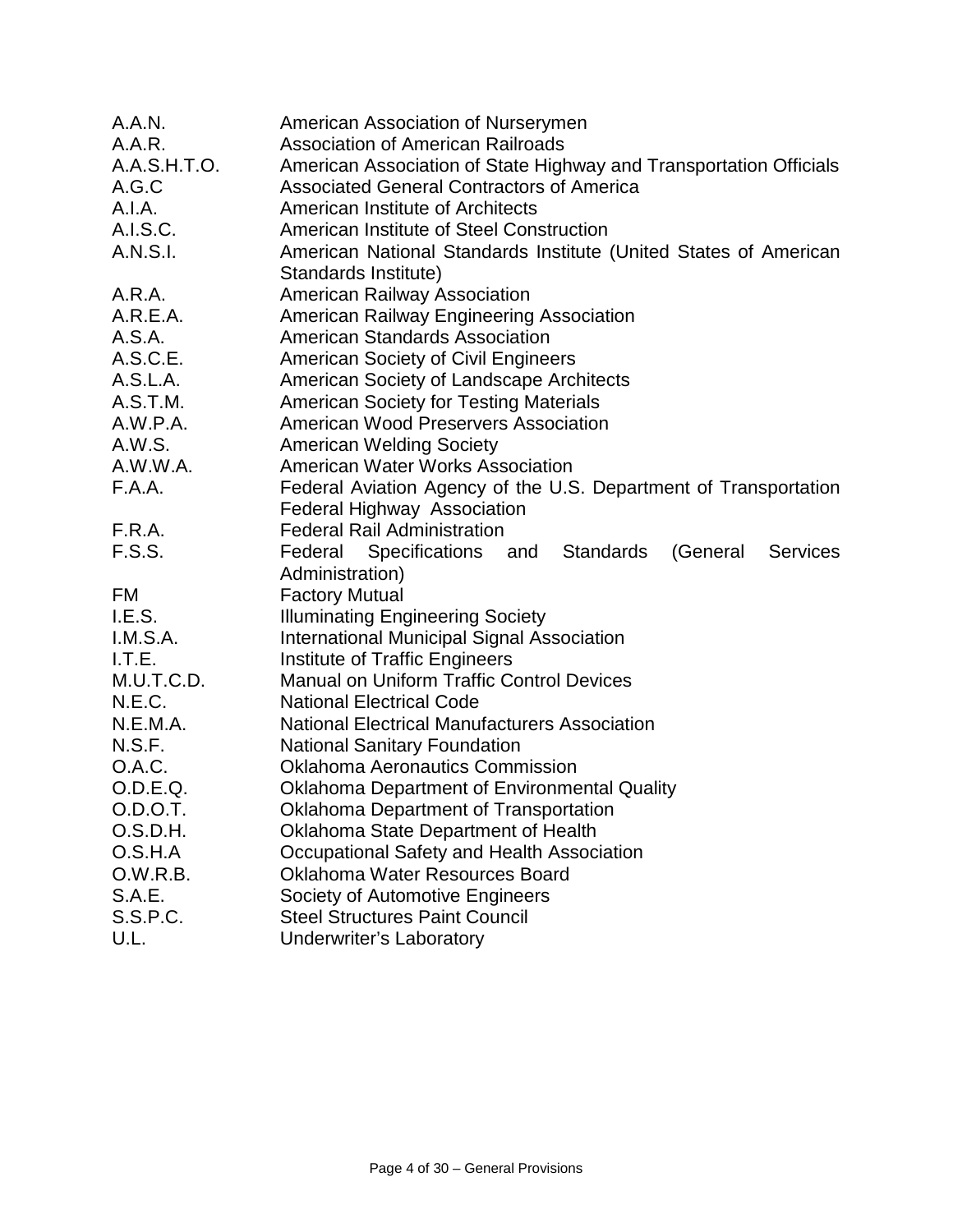# **SECTION 102 PROPOSAL REQUIREMENTS AND CONDITIONS**

102.01 CONTENTS OF PROPOSAL FORM. The Owner will furnish bidders with proposal forms which will state the general location and description of the contemplated work and which will contain a list of the items of work to be completed or materials to be furnished and upon which bid prices are requested. The proposal form will state the time limits for commencing and for completing the work and will provide for entering the amount of the proposal guaranty. The proposal form will contain a non-collusion affidavit.

102.02 INTERPRETATION OF PLANS AND SPECIFICATIONS. If any person contemplating submitting a bid for the proposed contract is in doubt as to the true meaning of any part of the plans, specifications or other proposed contract documents, he shall submit to the Engineer a written request for an interpretation thereof. The person submitting such request will be responsible for its prompt delivery. An interpretation of the proposed documents will be made only by Addendum duly issued and a copy of such Addendum will be mailed or delivered to each person receiving a set of such documents. The Owner will not be responsible for any other explanations or interpretations of the proposed documents.

102.03 EXAMINATION OF DOCUMENTS AND SITE OF THE WORK. Bidders are advised that the plans and specifications on file with the Clerk/Treasurer shall constitute all the information which the Owner will furnish. No other information given by the Owner or any official thereof prior to the execution of the contract shall ever become a part of or change the contract, plans or specifications or be binding on the Owner. Bidders are required, prior to submitting any proposal, to read carefully the specifications, the proposal, contract and bond forms; to examine carefully all plans on file with the Clerk/Treasurer; to visit the site of the work; to examine carefully local conditions; to inform themselves by their independent research of the difficulties to be encountered and judge for themselves of the accessibility of the work and all attending circumstances affecting the cost of doing the work or the time required for its completion and obtain all information required to make an intelligent proposal. Bidders shall rely exclusively upon their own estimates, investigations and other data, which are necessary for full information upon which the proposal may be based. It is mutually agreed that submission of a proposal will be evidence that the bidder has made the examination and investigations required herein.

102.04 PREPARATION OF PROPOSAL. The bidder shall submit his proposal in single copy on the forms furnished by the Owner. All blank spaces in the proposal forms shall be correctly filled in and the bidder shall state the prices, written in ink, both in words and numerals, for which he proposes to do the work contemplated or furnish the materials required.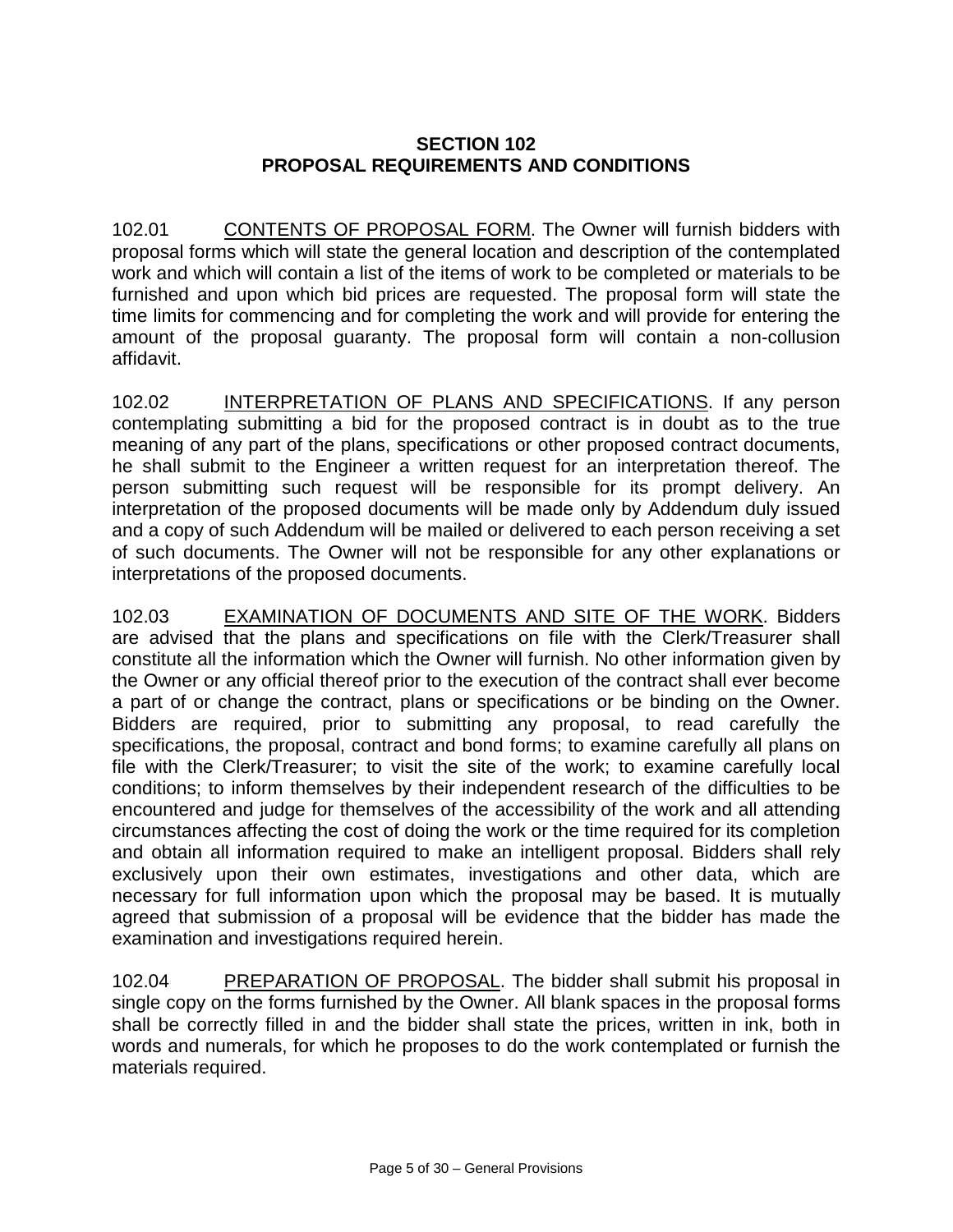Such prices shall be written distinctly legible, in case of conflict between words and numerals, the words will govern. If an individual submits the proposal, he must sign his name or his duly authorized agent and his mailing address listed. If the proposal is submitted by a firm or partnership, the name and mailing address of the firm or partnership must be listed and the proposal signed by a member of the firm or partnership as a person duly authorized. If the proposal is made by a company or corporation, the company or corporate name and the state under the laws of which said company, or corporation is chartered and the business address must be listed and the proposal signed by an official or agent duly authorized. Powers of Attorney, authorizing agents or others to sign proposals must be properly certified and must be in writing on file with the Clerk/Treasurer.

102.05 NON-COLLUSION AFFIDAVIT. Each proposal or copy thereof shall be accompanied by a sworn statement in writing that the person signing the proposal executed said proposal on behalf of the bidder therein named and that he had lawful authority to do so and that said bidder has not directly or indirectly entered into any agreement, expressed or implied, with any other bidder or bidders having for its object the controlling of the amount of such bid or any bids, the limiting of the bid or bidders, the parceling or farming out to any bidder or bidders or other persons of any part of the contract or any bid or the subject matter of the bid or of the profits thereof, and that he had not and will not divulge said sealed bid to any person whatever except those having a partnership or other financial interest with him in said bid, until after the said sealed bids are opened.

102.06 PROPOSAL GUARANTY. Proposals will not be considered unless the original filed with the Clerk/Treasurer is accompanied by a certified or cashier's check, bank money order, or bidder's bond, in the required amount, made payable to the Owner. The proposal guaranty shall be in an amount of not less than five percent (5%) of the total amount of the bid unless otherwise provided in the Advertisement or Special Provisions. The proposal guaranty is required as evidence of good faith and as a guarantee that if awarded the contract, the bidder will execute the contract and furnish the required bonds within the required time and as liquidated damages in event of failure to do so.

102.07 FILING OF PROPOSALS. No proposals will be considered by the Owner unless they are filed in sealed envelopes with the Clerk/Treasurer in his office in the City Hail, Duncan, Oklahoma, within the time limit for receiving proposals, as stated in the advertisement. Each proposal shall be plainly marked on the envelope with the word "Proposal", the name of the project, and the date and hour of opening.

102.08 WITHDRAWAL OF PROPOSALS. Permission will not be granted to withdraw or modify any proposal after it has been filed.

102.09 OPENING OF PROPOSALS. The proposals filed with the Clerk/Treasurer will be opened in public at the time and place stated in the advertisement.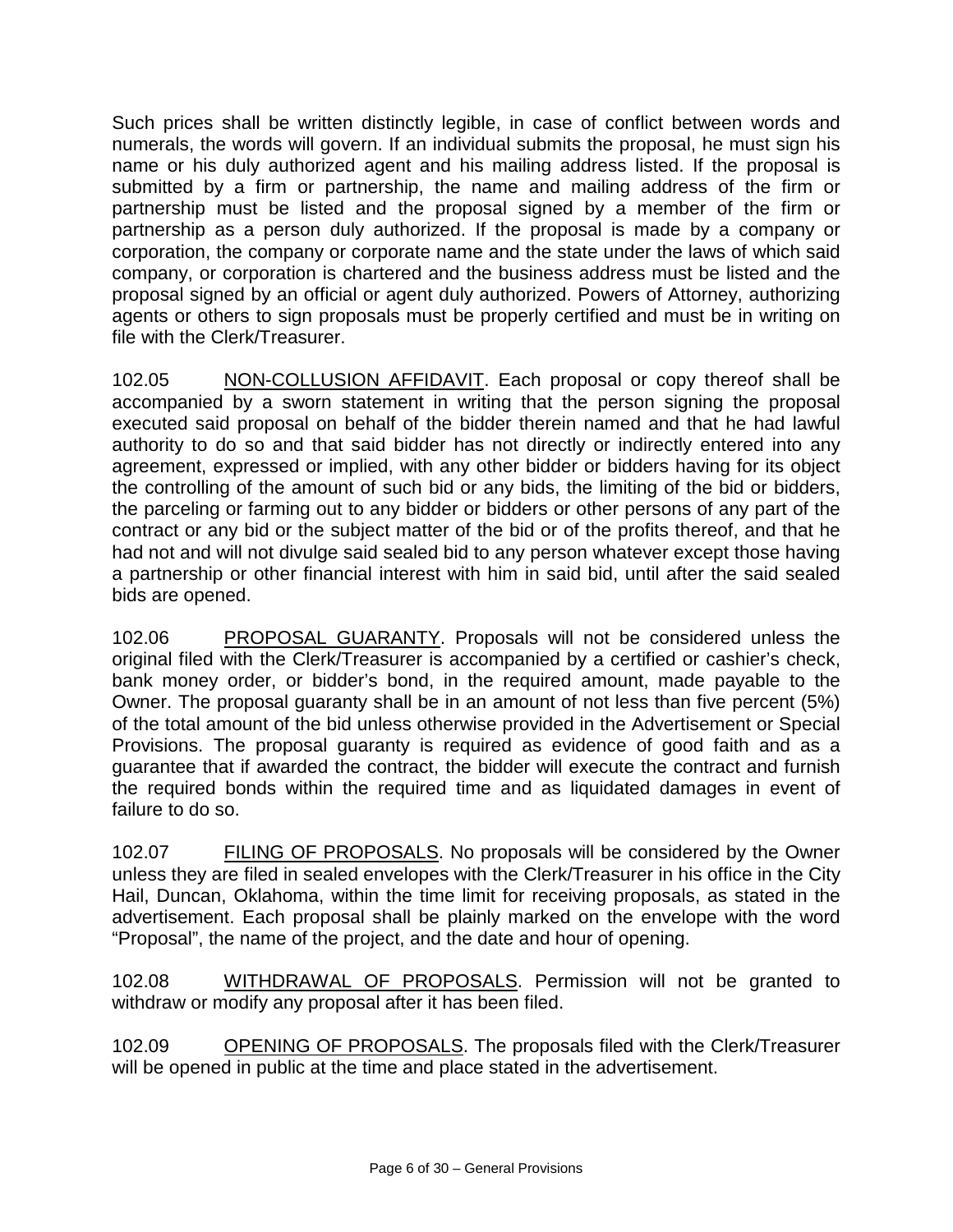Bidders are invited to attend the bid opening at the time and place set forth in the advertisement.

102.10 IRREGULAR PROPOSALS. Proposals may be considered irregular if they show any omissions, alterations of forms, additions or conditions not requested unauthorized alternate bids or irregularities of any kind. However, the Owner reserves the right to waive technicalities as to changes, alterations or reservations and make the award in the best interest of the Owner.

102.11 REJECTION OF PROPOSALS. The Owner reserves the right to reject any or all proposals, and all proposals submitted are subject to this reservation. Proposals may be rejected for any of the following specific reasons:

- (a) Proposal received after the time limit for receiving proposals as stated in the advertisement;
- (b) Proposal prices obviously unbalanced;
- (c) Summation of proposal prices on any one project above the Engineers estimate of cost for such project;
- (d) Proposal containing any irregularities.

102.12 **DISQUALIFICATION OF BIDDERS**. Bidders may be disqualified and their proposals not considered for any of the following specific reasons:

- (a) Where more than one proposal for an individual, firm, partnership or corporation is filed under the same or different names and where such proposals are not identical in every respect;
- (b) Reasonable grounds for believing that any bidder is interested in more than one proposal for the work contemplated or materials to be furnished;
- (c) Reason for believing that collusion exists among bidders;
- (d) The bidder being in arrears on any existing contracts, interested in any litigation against the Owner or having defaulted on a previous contract;
- (e) Incomplete work which, in the judgment of the Owner, will hinder or prevent the prompt completion of additional work, if awarded.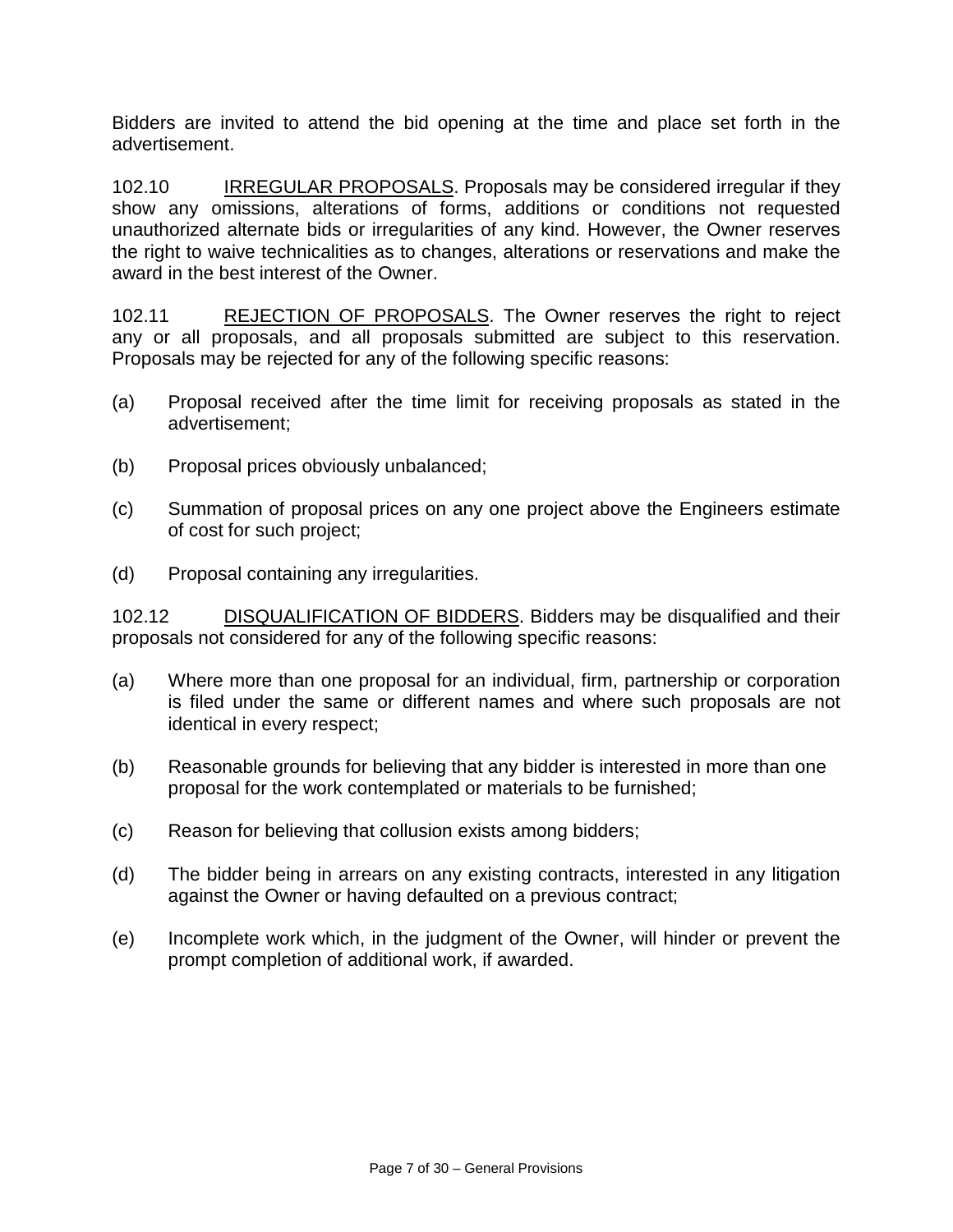### **SECTION 103 AWARD AND EXECUTION OF CONTRACT**

103.01 CONSIDERATION OF PROPOSALS. After the proposals are opened, those proposals containing unit prices will be tabulated for comparison on the basis of the quantities shown in the approximate estimate. Until the final award of the contract, the Owner reserves the right to reject any or all proposals, to waive technicalities and to advertise for new proposals or proceed to do the work otherwise when the best interests of the Owner will be promoted thereby.

Projects advertised as all parts tied: Bidder shall submit a bid for each part. Tied bid projects will be considered on the basis of the total dollar amount bid for all tied parts.

Projects advertised as parts not tied: Bidder may submit a bid for an individual part, or multiple parts, as either tied or separate. Bidder shall clearly indicate the intent of his bids. Bids submitted as tied bids will be considered on the basis of the total dollar amount bid for all tied parts. Bids submitted as separate parts may be considered on the basis of the dollar amount for each part, or the total dollar amount of any combination of parts, when it appears to be in the best interest of the Owner.

103.02 AWARD OF CONTRACT. The Owner reserves the right to withhold the award of the contract for a reasonable period of time from the date of opening the proposals and no award will be made until the necessary investigations are made as to the responsibility of the low bidder. The awarding of the contract shall give the bidder no right of action of claim against the Owner upon such contract until the execution of the contract shall have been completed and the contract delivered to the Contractor. The Owner reserves the right to award all or any portion or portions of the work.

103.03 RETURN OF PROPOSAL GUARANTY. As soon as the proposal prices have been compared, the Owner may, at its discretion, return the proposal guaranties accompanying proposals which in its judgment would not be considered in making the award.

103.04 SURETY BONDS. With the execution and delivery of the contract, the Contractor shall furnish and file with the Owner in the amounts herein required, the following surety bonds:

(a) A good and sufficient Performance Bond in an amount equal to one hundred percent (100%) of the approximate total amount of the contract, guaranteeing the full and faithful execution of the work and performance of the contract and for the protection of the Owner and all property owners interested against any damage by reason of the negligence of the Contractor, or the improper execution of the work or the use of inferior materials;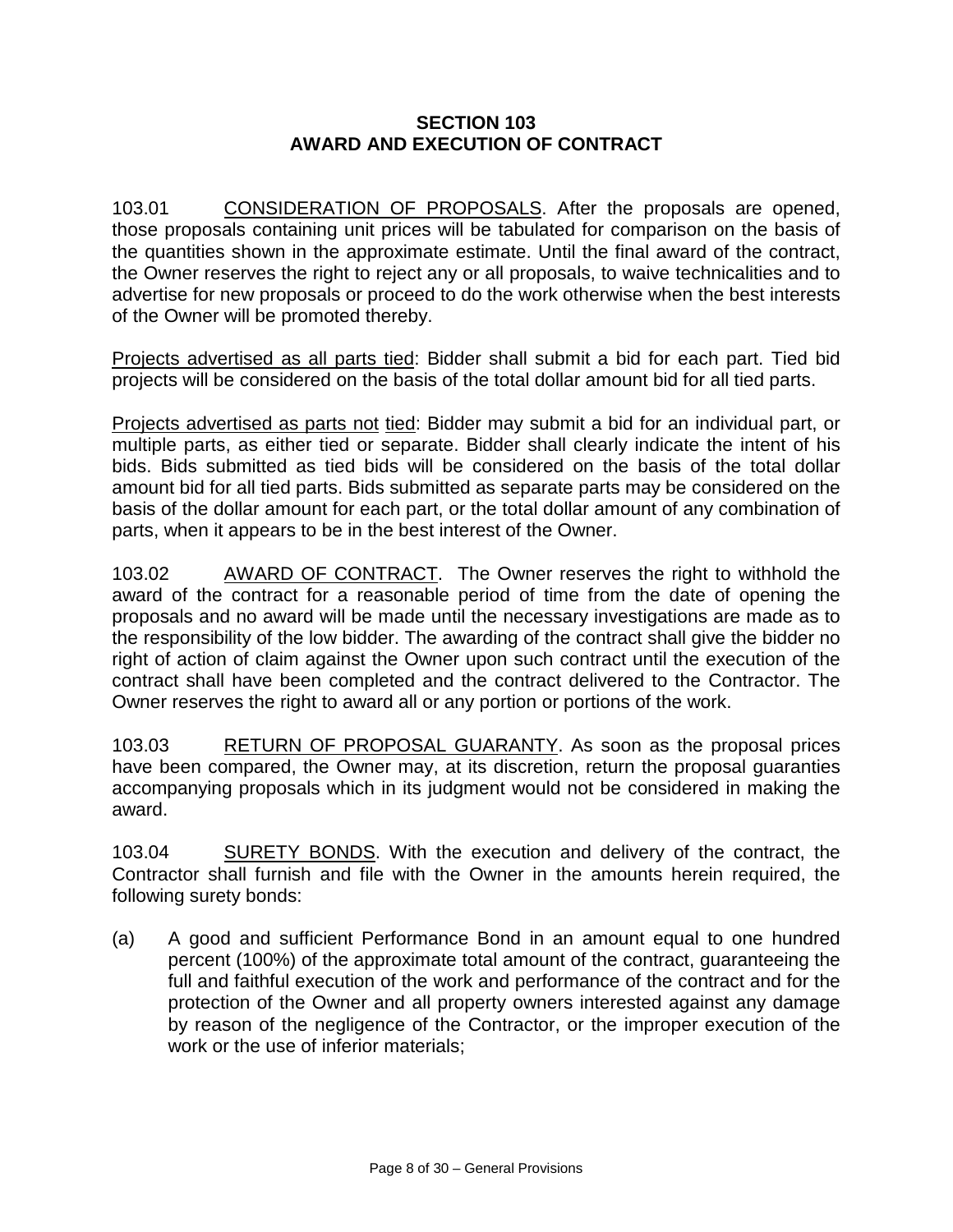- (b) A good and sufficient Statutory Payment Bond in an amount equal to one hundred percent (100%) of the approximate total amount of the contract, guaranteeing payment for all labor, materials and equipment used in the construction of the improvement.
- (c) A good and sufficient Maintenance Bond in an amount equal to one hundred percent (100%) of the contract price, conditioned for the maintenance in good condition of the improvement for a period of one (1) year from the time of acceptance by the Owner, or as otherwise specified in the Advertisement and Proposal.
- (d) No surety will be accepted who is now in default or delinquent on any bond or who is interested in any litigation against the Owner. AD bonds shall be made on forms acceptable to the Owner and shall be executed by surety companies licensed to do business in the State of Oklahoma and acceptable to the Owner. Each bond shall be executed by the Contractor and the Surety.

Should any surety on the contract be determined unsatisfactory at any time by the Owner, notice will be given to the Contractor to that effect and the Contractor shall forthwith substitute a new Surety or Sureties satisfactory to the Owner. No payment will be made under the contract until the new surety or sureties, as required, have qualified and been accepted by the Owner. The contract shall not be operative nor shall any payments be due until approval of the bonds has been made by the Owner.

103.05 EXECUTION OF CONTRACT. The person(s), partnership, company, firm or corporation to whom a contract is awarded shall within ten (10) business days after such award sign the necessary agreements entering into the required contract with the Owner and execute and deliver the required bonds.

No contract shall be binding on the Owner until it has been approved by the Attorney, executed by the Owner and delivered to the Contractor.

103.06 FAILURE TO EXECUTE CONTRACT. Upon failure of the bidder to execute the required bonds or to sign the required contract within ten (10) business days after the contract is awarded, he will be considered to have abandoned his proposal and the Owner may annul the award. By reason of the uncertainty of market prices of the materials and labor and it being impracticable and extremely difficult to fix the amount of damages to which the Owner would be put by reason of said bidder's failure to execute said bonds and contract within ten (10) business days, the proposal guaranty accompanying the proposal shall be the agreed amount of damages which the Owner will suffer by reason of such failure on the part of the bidder and shall thereupon be retained by the Owner as liquidated damages. The filing of a proposal will be considered as an acceptance of this provision.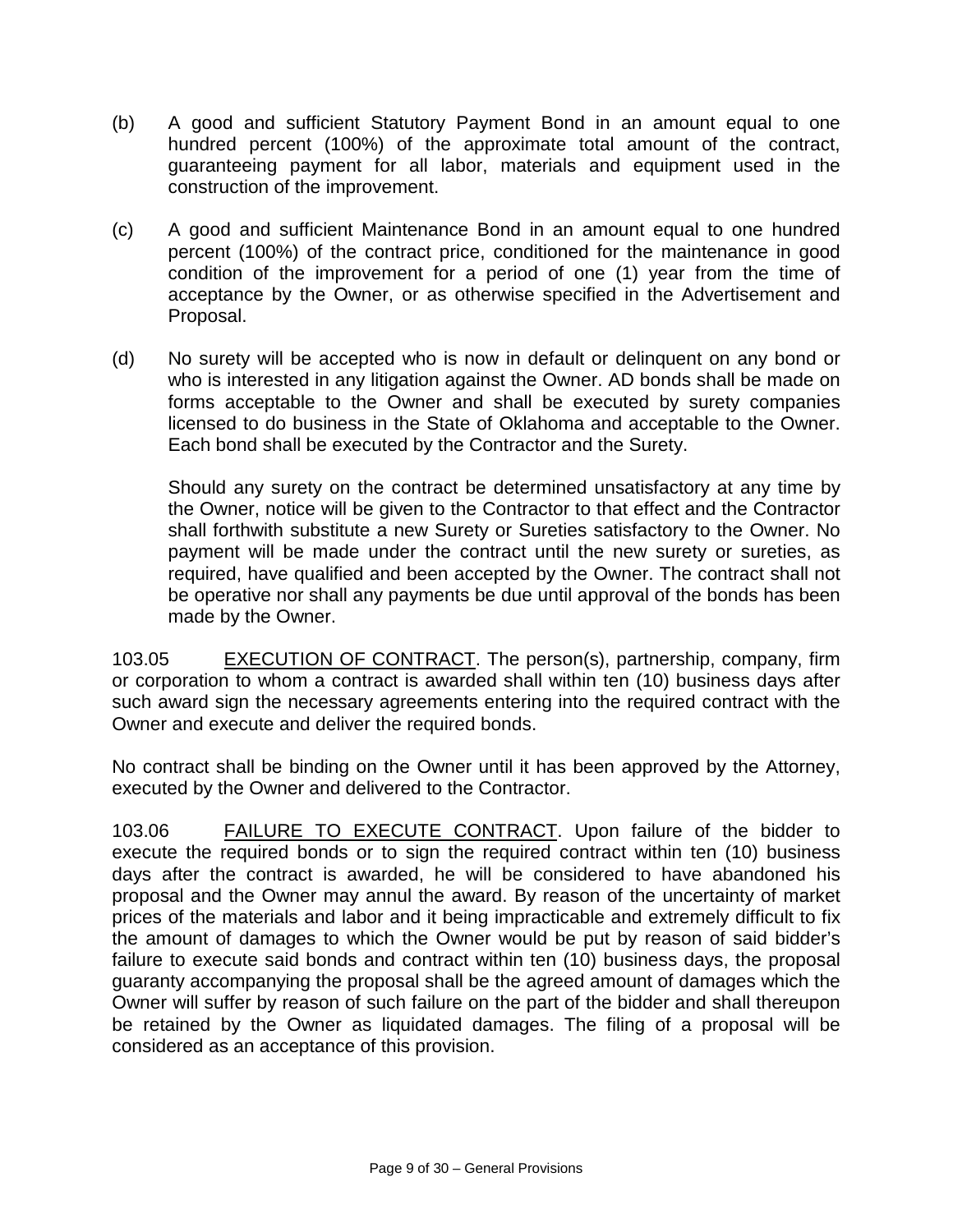103.07 PRE-WORK CONFERENCE. The Contractor and Consultant shall attend a Pre-Work Conference, scheduled by the Engineer, to clarify the intent of the work and to present the Contractor's work plan, including progress schedule as provided by Section 107.04, prior to starting work on the project.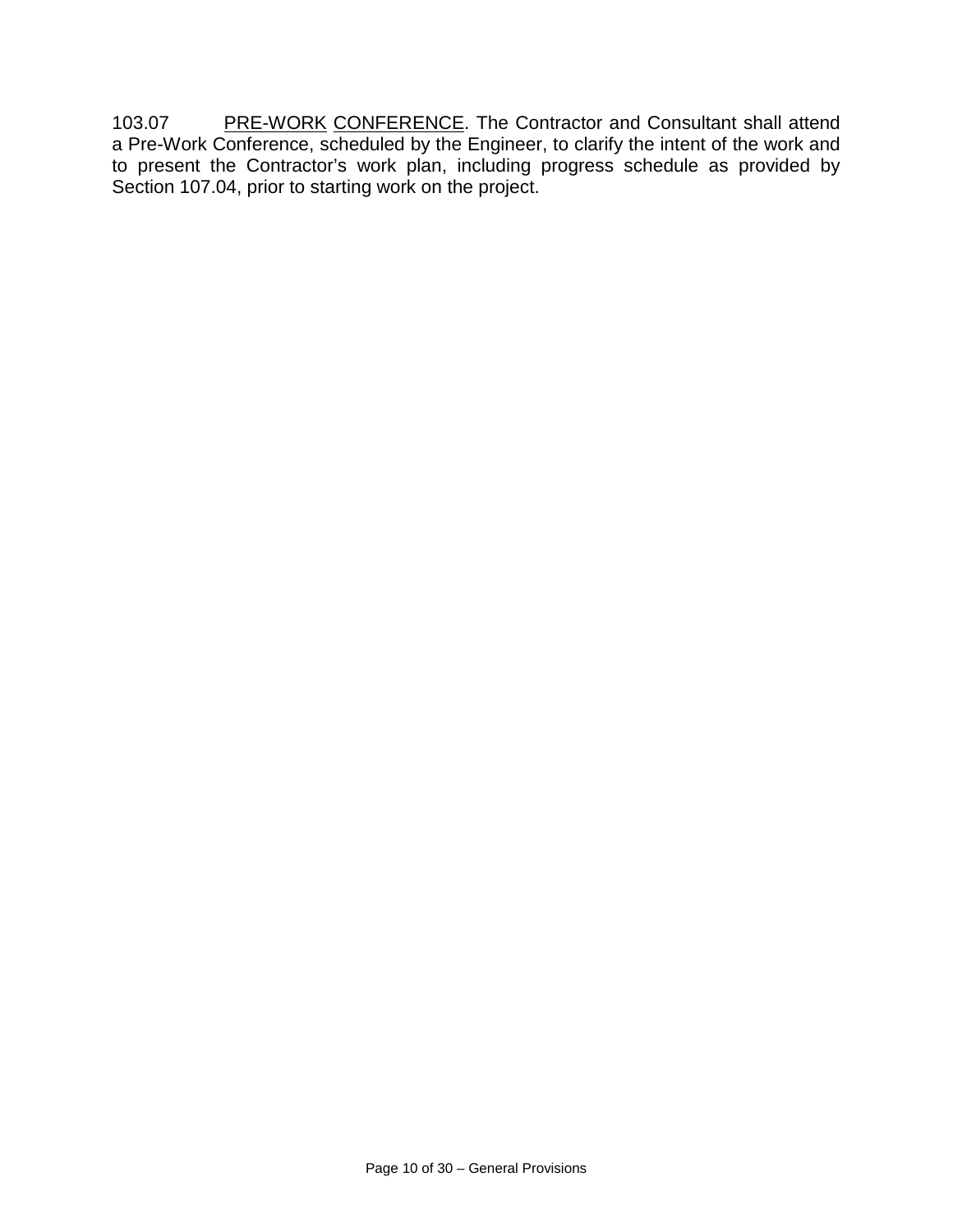### **SECTION 104 SCOPE OF WORK**

104.01 INTENT OF PLANS AND SPECIFICATIONS. The intent of the plans and specifications is to prescribe a complete work or improvement which the Contractor undertakes to provide, in full compliance with the plans, specifications, special provisions, proposal and contract. The Contractor shall provide all work as specified in the plans, special provisions, specifications, proposal and contract, except that specifically shown to be provided by the Owner or others, and shall provide such additional extra and incidental work as may be considered necessary to complete the work in a satisfactory and acceptable manner. He shall furnish all labor, materials, tools, equipment and incidentals necessary to the prosecution of the work.

104.02 SPECIAL PROVISIONS. Should any work or any conditions which are not thoroughly or satisfactorily stipulated or covered by the general or standard specifications be anticipated on any proposed work "Special Provisions" for such work may be prepared and shall be considered as a part of the specifications and contract.

104.03 INCREASED OR DECREASED QUANTITIES OF WORK. The Owner reserves the right to alter the quantities of the work to be performed or to extend or shorten the improvement any time when and as found necessary, by means of change orders, and the Contractor shall perform the work as altered, increased or decreased. No allowance will be made for any change in anticipated profits nor shall such changes be considered as waiving or invalidating any condition or provision of the contract.

104.04 ALTERATIONS OF PLANS AND SPECIFICATIONS. The Owner reserves the right to make such changes in the plans and in the character of the work as may be necessary or desirable to insure completion of the work in the most satisfactory manner, provided such changes do not materially alter the original plans and specifications or change the general nature of the work as a whole. Such changes shall not be considered as waiving or invalidating any condition or provision of the contract.

104.05 EXTRA WORK. When any work is necessary to the proper completion of the project for which no prices are provided in the proposal or contract, the Contractor shall do such work, but only when and as ordered in writing by the Engineer and with the prior approval of the Owner.

Payment for extra work will be made as hereinafter provided.

104.06 FINAL CLEANUP. Upon completion of the work and before acceptance and final payment will be made, the Contractor shall clean and remove from the site of the work surplus and discarded materials, temporary structures, stumps or portions of trees and debris of any kind. He shall leave the site of the work in as good or better than condition as prior to work.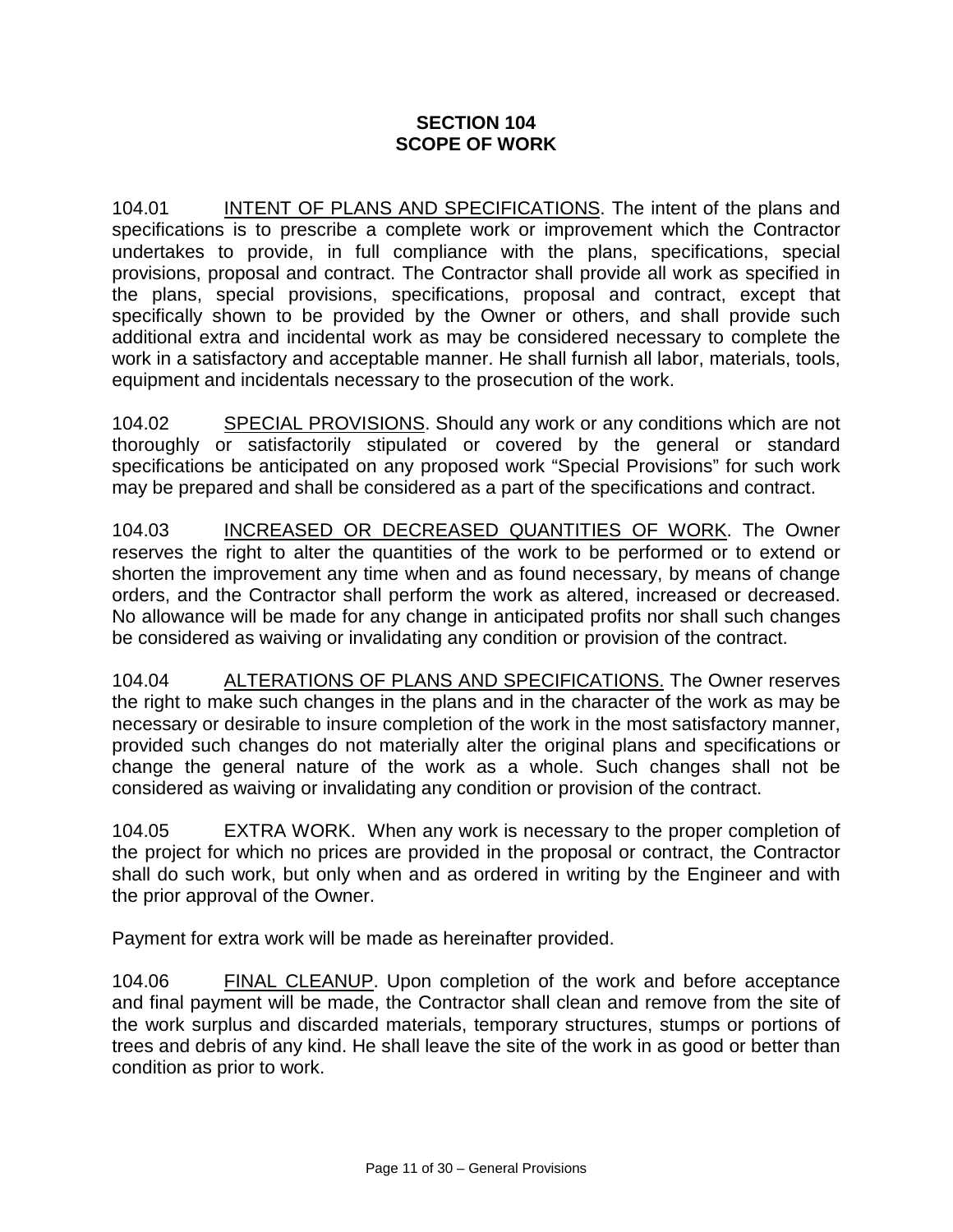#### **SECTION 105 CONTROL OF THE WORK AND MATERIALS**

105.01 AUTHORITY OF ENGINEER. All work shall be provided to the satisfaction of the Engineer. He shall decide all questions which arise as to the quality and acceptability of materials furnished, work performed, manner of performance, rate of progress of the work, interpretation of the plans and specifications, acceptable fulfillment of the contract, compensation, mutual rights between contractors under these specifications and suspension of work. He shall determine the amount and quality of work performed and materials furnished and his decisions and estimates shall be final. His estimate in such event shall be a condition precedent to the right of the Contractor to receive money due him under the contract.

The authority of the Engineer shall not be construed to include the authority to waive, revise or modify specifications as herein set forth either as to kind, type or quality of materials or manner or quality of construction, unless an appropriate Change Order is executed.

Neither the Engineer, nor his designated representatives, shall act as supervisor of the work, nor shall the Contractor rely on any such supervision.

105.02 DETAIL SHOP AND WORKING DRAWINGS FURNISHED BY CONTRACTOR. The Contractor shall submit to the Engineer for approval, such additional shop and working drawings of structures or equipment as may be required, and, prior to the approval of such drawings by the Engineer, any work done or materials ordered shall be at the Contractor's risk. The contract price shall include the cost of furnishing such drawings.

105.03 CONFORMITY WITH PLANS. ALLOWABLE DEVIATIONS. All work shall conform to the lines, grades, cross-sections and dimensions shown on the plans. All deviations from the plans will be accomplished by Change Orders prepared by the Engineer. All Change Orders shall be in writing, and shall, except in case of emergency, be approved by the governing body of the Owner before the work is commenced. Where an actual emergency exists, wherein the delay caused by submitting the Change Order to the governing body of the Owner for approval would jeopardize the interest of the Owner or the public, the Engineer may approve the change in writing. However, Change Orders approved by the Engineer under the circumstances outlined above shall be submitted to the governing body of the Owner for consideration at the next regular meeting. Two (2) copies shall be furnished to the Owner and two (2) copies shall be furnished to the Contractor of all Change Orders approved by the Engineer. Change Orders submitted to the governing body of the Owner for approval shall bear the approval of the Engineer and shall be prepared in four (4) copies, distribution as follows: 2 copies to the Contractor; and 2 copies to the Engineer.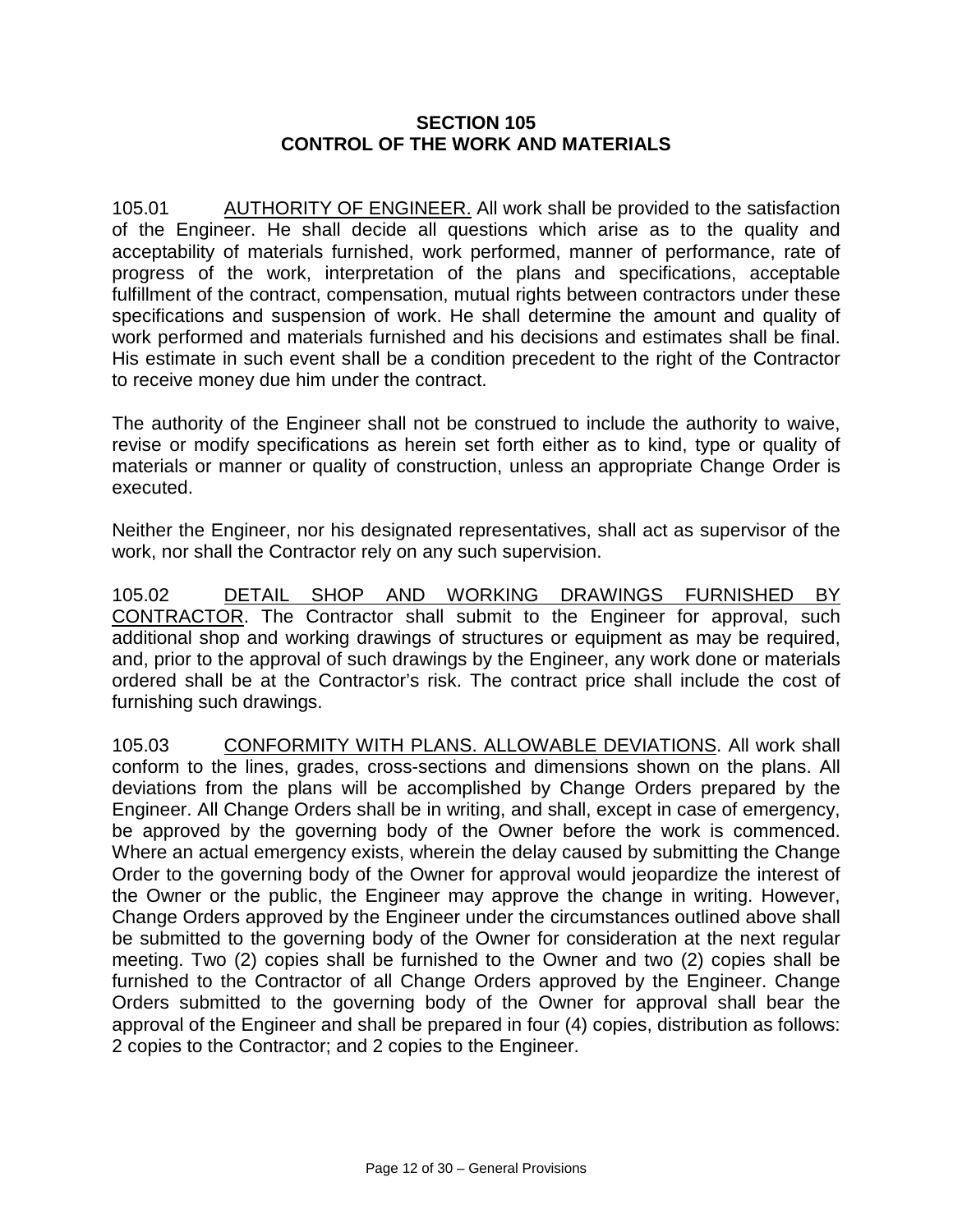Change Orders shall include the following:

- (a) Complete detail of the work contemplated.
- (b) Estimated cost of the work as originally planned and as contemplated by the Change Order.
- (c) Complete justification.
- (d) Statement as to whether the prices shown are contract bid prices or agreed prices.
- (e) Statement by the Contractor that he agrees to perform the work at the prices shown.

105.04 EXISTING STRUCTURES NOT SHOWN ON PLANS. The plans show the location of certain existing surface and subsurface structures. The Owner assumes no responsibility for failure to show any or all structures on the plans or to show them in their exact location. It is mutually agreed such failure will not be considered sufficient basis for claims for extra work or for increasing the pay quantities in any manner whatsoever, unless the obstruction encountered is such as to necessitate substantial changes in the lines or grades or requires the building of a special structure, provision for which is not made in the plans, in which case the provisions in these specifications for "Extra Work" will apply.

105.05 COORDINATION OF PLANS. SPECIFICATIONS, PROPOSAL AND SPECIAL PROVISIONS. The plans, these specifications, the proposal, Special Provisions and all supplementary documents are intended to describe a complete work and are essential parts of the contract. A requirement occurring in any of them is binding. In case of discrepancies, figured dimensions shall govern over scaled dimensions; plans shall govern over specifications; Special Provisions shall govern over the plans and over both General and Standard Specifications, and the quantities shown on the plans shall govern over those shown in the proposal. The Contractor shall take no advantage of any apparent error or omission in the plans and specifications, and the Engineer shall be permitted to make such corrections or interpretations as may be deemed necessary for the fulfillment of the plans and specifications. In the event the Contractor discovers any apparent error or discrepancy, he shall immediately call such error or discrepancy to the attention of the Engineer.

105.06 COOPERATION OF CONTRACTOR. Three sets of plans and specifications will be furnished the Contractor as follows: One office copy, one for the Field Superintendent, and one copy for job use. The Contractor, however, shall have a set of plans and specifications available at all points where a separate construction crew is working.

The Contractor shall give the work the consistent attention necessary to facilitate the progress thereof, and he shall cooperate with the Engineer and his inspectors and withother contractors in every way possible. The Contractor shall provide a competent Superintendent on the work at all times who is fully authorized as his agent on the work. Such Superintendent shall be capable of reading and thoroughly understanding the plans and specifications and shall receive and fulfill instructions from the Engineer or his representative.

The Contractor and his Superintendent shall provide all reasonable facilities to enable the Engineer and his inspectors to inspect the workmanship and materials entering the work.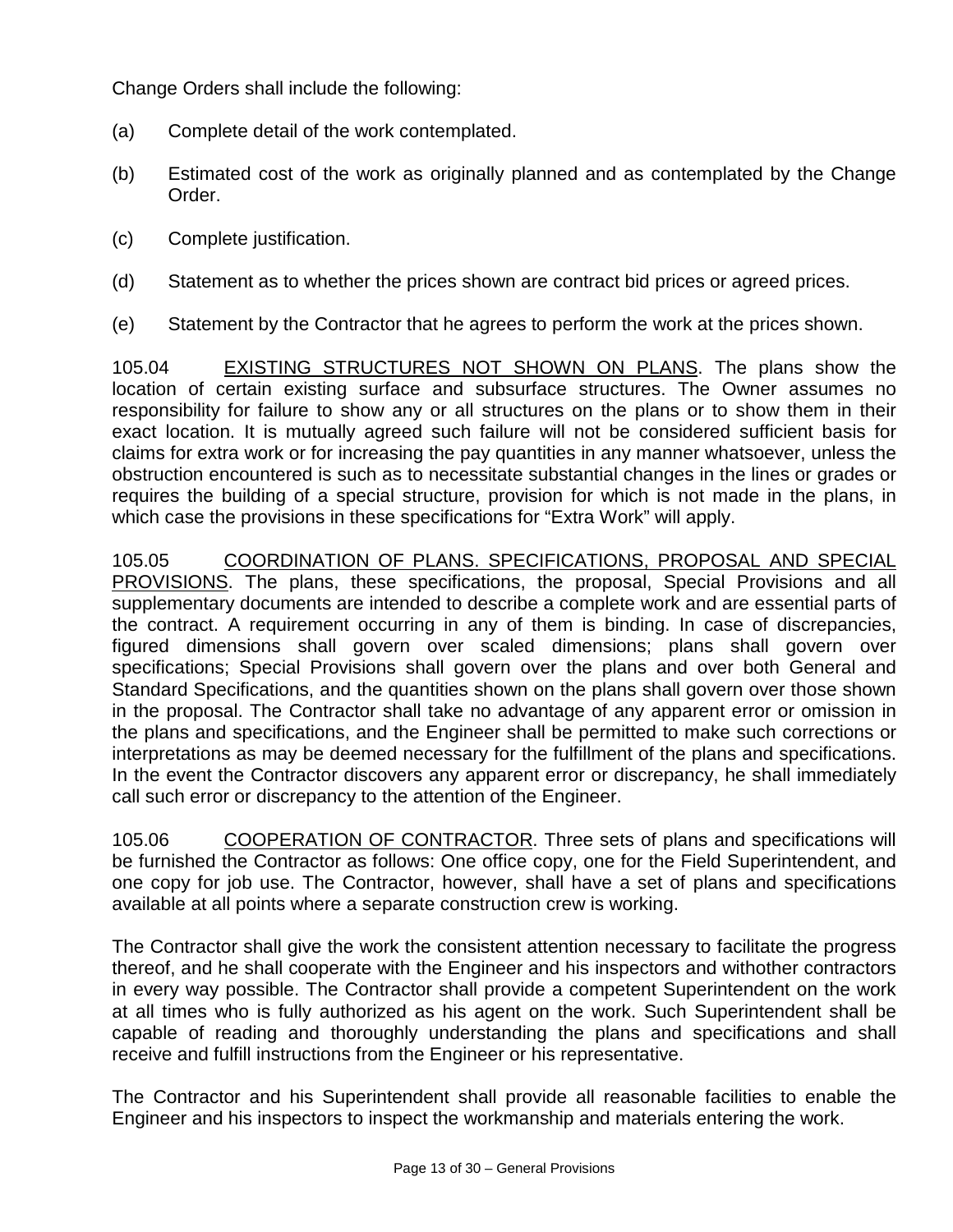105.07 CONSTRUCTION STAKING. The Contractor shall furnish, place and maintain construction layout stakes necessary for the proper prosecution and inspection of the work under the contract in accordance with these Specifications.

The Owner will locate and reference the centerline of construction and will establish bench marks and set sufficient right-of-way stakes to define right-of-way limits. The Owner will set stakes to mark centerline and establish bench marks for bridges and special structures as may be considered necessary. The Owner's stakes and benchmarks shall constitute field control staking.

The Contractor shall exercise care in the preservation of stakes and bench marks and shall have them reset at his expense when any are damaged, lost, displaced or removed. The Contractor shall use competent personnel and suitable equipment for the layout of the work required. The Contractor shall not engage the services of any person or persons in the employment of the Owner or its equipment for the performance of any of this work.

The Contractor shall provide field forces and shall set all additional stakes needed, such as offset stakes, reference point stakes, slope stakes, pavement and curb line and grade stakes, stakes for bridges, sewers, roadway drainage, pipe underdrains, paved gutter, fence, culverts or other structures, and any other horizontal or vertical controls necessary to secure a correct layout of the work. Stakes for line and grade shall be adequate to maintain the specified tolerances for the operation being performed. The station number and the distance from the centerline of construction shall be marked on all grade stakes.

The Contractor shall furnish the original of his survey records to the Owner for the Owner's permanent file. These records shall be furnished as they are completed during the progress of the work. These records shall be in permanently bound field books and/or level books and formatted in a manner commonly accepted by the surveying profession. The Engineer may at any time check the correctness of the Contractor's staking work by using spot check method. When significant errors occur, the Contractor shall resurvey to the satisfaction of the Engineer. The Contractor shall furnish, at his expense, platforms and equipment necessary for proper and safe access for checking his staking. Any inspection or checking of the Contractor's layout by the Engineer and the acceptance of all or any part of it shall not relieve the Contractor of his responsibility to secure the proper dimensions, grades, and elevation of the several parts of the work. Deviations resulting from plan errors will be resolved by the Owner.

Contractor construction staking will not be paid as a separate item, but all associated costs shall be included in the price bid for other items of work.

105.08 MEASUREMENTS. Before ordering any material or doing any work, the Contractor shall verify all measurements involved and shall be responsible for the correctness of same. No extra charge or compensation will be allowed on account of difference between actual dimensions and the measurements indicated on the drawings, and any difference which may be found shall be submitted to the Engineer for consideration before proceeding with the work.

105.09 SOURCE OF SUPPLY AND QUALITY OF MATERIALS. The Contractor shall not start delivery of materials until the Engineer has approved the source of supply. Only materials conforming to the requirements of these specifications shall be used in the work and such materials shall be used only after written the Engineer has given approval and only so long as the quality of said material remains equal to the requirements of the specifications. The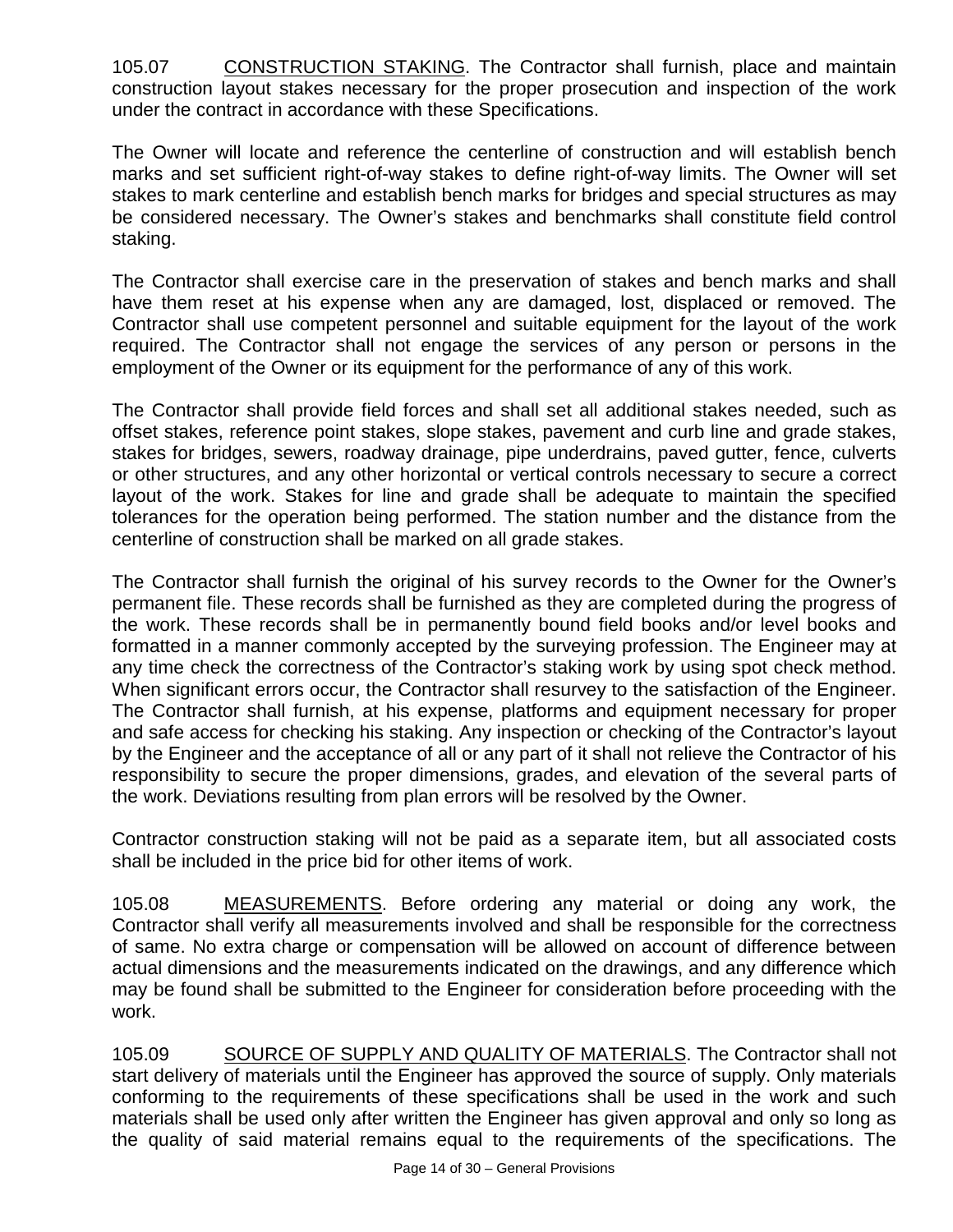Contractor shall furnish approved materials from other sources, if, for any reason, the product from any source at any time before commencing or during the prosecution of the work proves unacceptable. After approval, any material which has become mixed with or coated by dirt or any other foreign substances during its delivery and handling shall not be used in the work.

105.10 MATERIALS AND WORKMANSHIP. The Contractor shall submit samples of materials, finish, appliances, etc., when required by the Engineer, and all such samples must be approved by the Engineer in writing before the work is executed and all work shall conform in all respects to the approved samples. Any work which does not conform to the approved samples will be rejected, and shall be removed and replaced by work that does so conform.

105.11 SAMPLES AND TESTS OF MATERIALS. Where, in the opinion of the Engineer or called for in the specifications, tests of materials are necessary, such tests shall be made by, and at the expense of the Contractor, unless otherwise provided. Tests, unless otherwise specified, are to be made in accordance with the latest standard methods of the American Society for Testing Materials. The Contractor shall provide such facilities as the Engineer may require for collecting and forwarding samples and shall not use the materials represented by the samples until test results have been approved by the Engineer.

The Contractor in all cases shall furnish the required samples without charge.

# 105.12 CONTRACTOR'S QUALITY CONTROL

- (a) Contractor shall be responsible for all Quality Control necessary to ensure compliance with these specifications and any manufacturer's requirements. Contractor's Quality Control shall include testing, documentation, and daily diaries, with copies to the Engineer. All associated costs for Contractor's Quality Control shall be included in the price bid for other items.
- (b) The Contractor must show proof that all employees associated with this project shall have been employed by the Contractor for a period not less than six (6) months, unless waived by the Engineer.

105.13 STORAGE OF MATERIALS. Materials shall be stored so as to insure the preservation of their quality and fitness for the work. They shall be placed on wooden platforms or other hard, clean surfaces and not on the ground, and shall be placed under cover when directed. Stored materials shall be located so as to facilitate prompt inspection.

105.14 **INSPECTION**. The Contractor shall furnish the Engineer with every reasonable facility for ascertaining whether or not the work as performed is in accordance with the requirements and intent of the plans and specifications. If the Engineer requires, the Contractor shall at any time before acceptance of the work, remove and uncover such portions of the finished work as may be directed, for inspection. After inspection, the Contractor shall restore said portions of the work to the condition required by the specifications.

Should the work thus exposed on examination prove acceptable the cost of uncovering or removing and the replacing of the covering or making good the parts removed will be paid for as "Extra Work". Should the work so exposed or examined prove unacceptable, the cost of covering or removing and the replacing of the covering or making good of the parts removed shall be at the Contractor's expense. When ample notice of the intention to complete or cover up the work was not given by the Contractor to the Engineer, then the cost of the uncovering or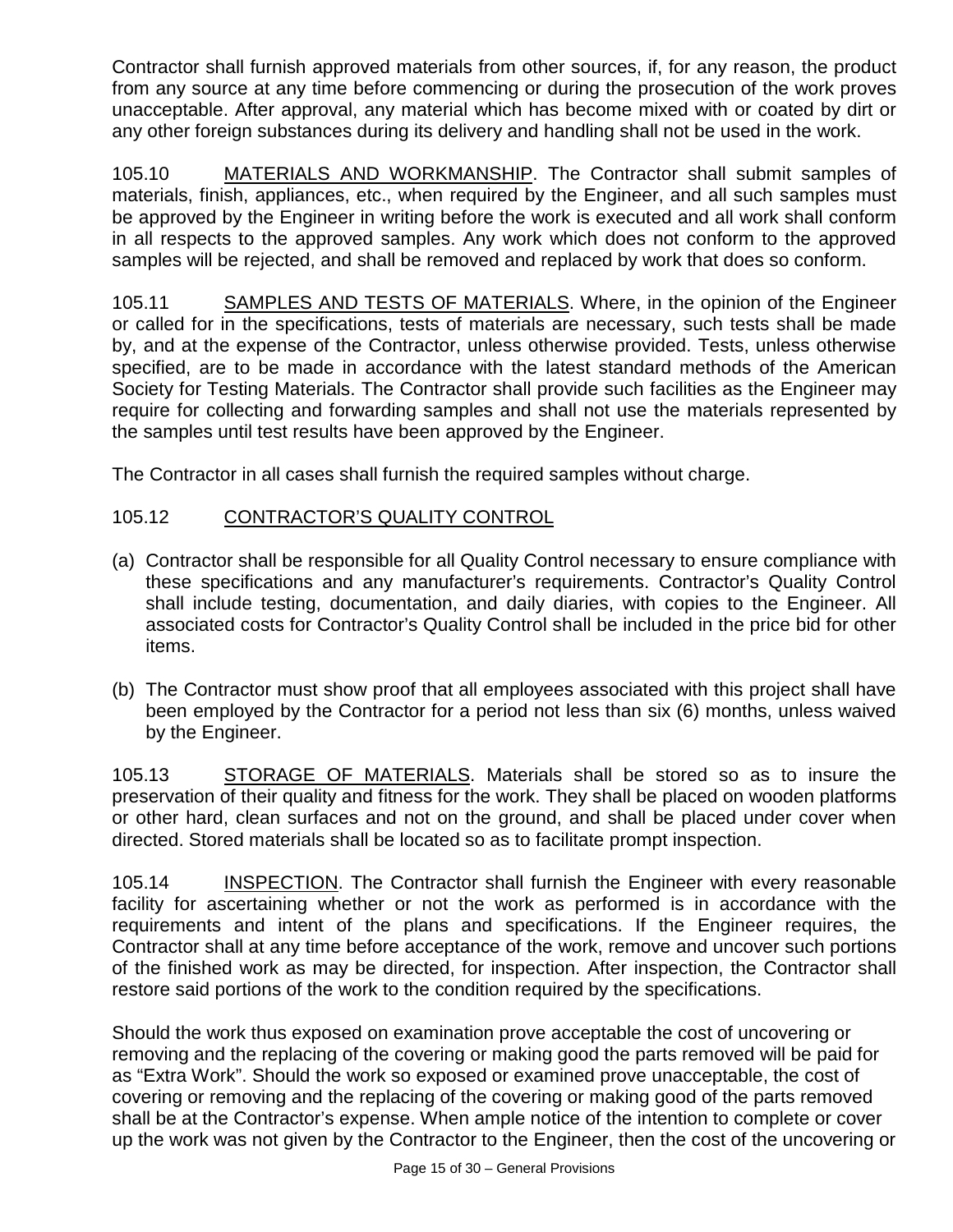removing and the replacing of the covering or making good of the parts removed shall be borne by the Contractor regardless of whether or not the work examined proved acceptable or unacceptable. Any work provided or materials used without suitable supervision or inspection by the Engineer may be ordered removed and replaced at the Contractor's expense.

105.15 REMOVAL OF DEFECTIVE AND UNAUTHORIZED WORK All work which has been rejected or condemned shall be repaired, or, if it cannot be satisfactorily repaired, it shall be removed and replaced at the Contractor's expense. Defective materials shall be removed immediately from the site of the work.

Work provided without lines and grades having been given, work provided beyond the lines or not in conformity with the grades shown on the plans or as given, save as herein provided; work provided without written authority and prior agreement in writing as to prices, will be provided at the Contractor's risk and will be considered unauthorized, and, at the option of the Engineer may not be measured and paid for and may be ordered removed at the Contractor's expense.

Upon the failure of the Contractor to satisfactorily repair or to remove and replace, if so directed, any rejected, unauthorized or condemned work or materials immediately after receiving notice from the Engineer, the Engineer shall, after giving written notice to the Contractor, have the authority to cause unauthorized work to be removed and to deduct the cost thereof from any compensation to become due to the Contractor. If the Engineer and Owner deem it inexpedient to correct work injured or done not in accordance with the contract, an equitable deduction from the contract price may be made therefor.

105.16 CORRECTION OF WORK AFTER FINAL PAYMENT. Neither the final certificate nor payment nor any provision in the Contract Documents shall relieve the Contractor of responsibility for faulty materials or workmanship and, unless otherwise specified, he shall remedy any defects due thereto and pay for any damage to other work resulting therefrom, which shall appear within a period of one year from the date of substantial completion. The Owner shall give notice of observed defects with reasonable promptness.

105.17 FINAL INSPECTION. The Engineer shall make final inspection of all work included in the contract or any portion thereof as soon as practicable after the work is completed and ready for acceptance. If the work is not acceptable to the Engineer at the time of such inspection, he shall inform the Contractor as to the particular defects to be remedied before the final acceptance can be made.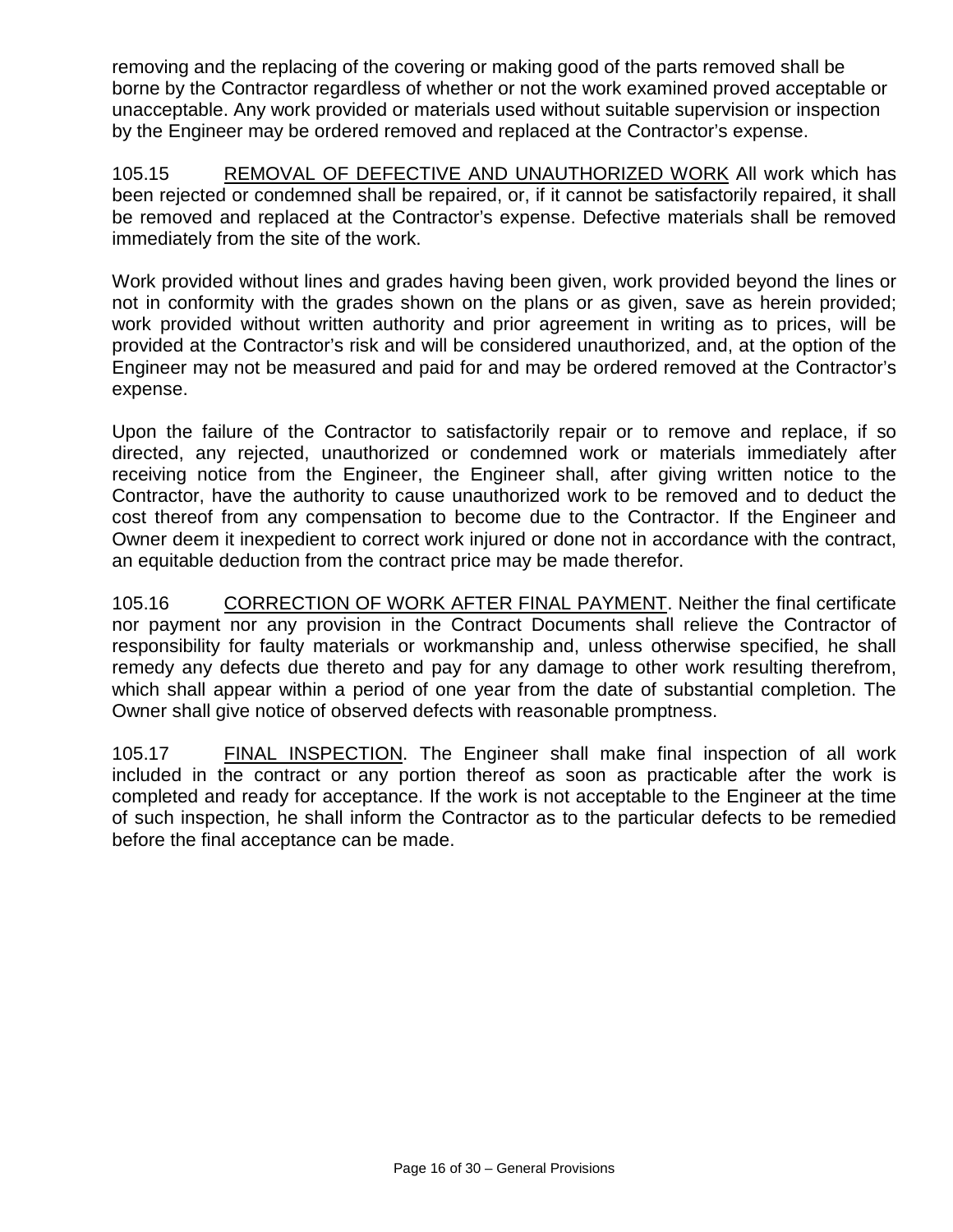### **SECTION 106 LEGAL RELATIONS AND RESPONSIBILITY TO THE PUBLIC**

106.01 LAWS TO BE OBSERVED. The Contractor shall, at all times, observe and comply with all Federal and State laws and City ordinances and regulations which in any manner affect the conduct of the work and shall observe and comply with all orders and decrees which exist at the present or which may be enacted later, of bodies or tribunals having jurisdiction or authority over the work, and no plea of misunderstanding or ignorance thereof will be considered. The Contractor and his surety shall defend, indemnify and save harmless the City and all its officers, agents, employees and servants against any claims or liability arising from or based on the violation of any such law, ordinance, regulation, order or decree, whether by himself or his employees.

106.02 PERMITS AND LICENSES. The Contractor shall procure all permits and licenses, pay all charges or fees, and give all notices necessary and incidental to the due and lawful prosecution of the work.

106.03 PATENTED DEVICES, MATERIALS AND PROCESSES. If the Contractor is required or desires to use any design, device, material or process covered by letters patent or copyright, he shall provide for such use by suitable legal agreement with the patentee or owner. It is mutually understood and agreed that without exception the contract prices shall include all royalties or costs arising from patents, trademarks and rights in any way involved in the work. The Contractor and Surety shall defend, indemnify and save harmless the Owner and all its officers, agents and employees from all suits, actions or claims of any character, name and description brought for or on account of infringement or alleged infringement by reason of the use of any such patented design, device, material or process or any trademark or copyright used in connection with the work agreed to be performed under this contract, and shall indemnify the Owner for any cost, expense or damage which it may be obliged to pay by reason of any action or actions, suit or suits which may be commenced against the Owner for any such infringement or alleged infringement at any time during the execution or after the completion of the work contracted for herein, It is mutually agreed that the Owner may give written notice of any such suit to the Contractor, and thereafter the Contractor shall attend to the defense of the same and save and keep harmless the Owner from all expense, counsel fees, cost liabilities, disbursements, recoveries, judgments and executions in any manner growing out of, pertaining to or connected therewith.

106.04 SANITARY PROVISIONS. The Contractor shall establish and enforce among his employees such regulations in regard to cleanliness and disposal of garbage and waste as will tend to prevent the inception and spread of contagious or infectious diseases and to effectively prevent the creation of a nuisance about the work or any property, either public or private and such regulations as are required by the Engineer shall be put into effect immediately by the Contractor. Contractor shall strictly comply with all sanitary laws and regulations of the Owner and the State of Oklahoma.

106.05 PUBLIC CONVENIENCE AND SAFETY. Materials stored about the work shall be so placed and the work shall at all times be so conducted as to cause no greater obstruction of the traveling public than is considered necessary by the Engineer. The Contractor shall make arrangements satisfactory to the Engineer for handling traffic. Sidewalks must not be obstructed unless by special permission of the Engineer. Neither the materials excavated nor the construction materials or plant used in the construction of the work shall be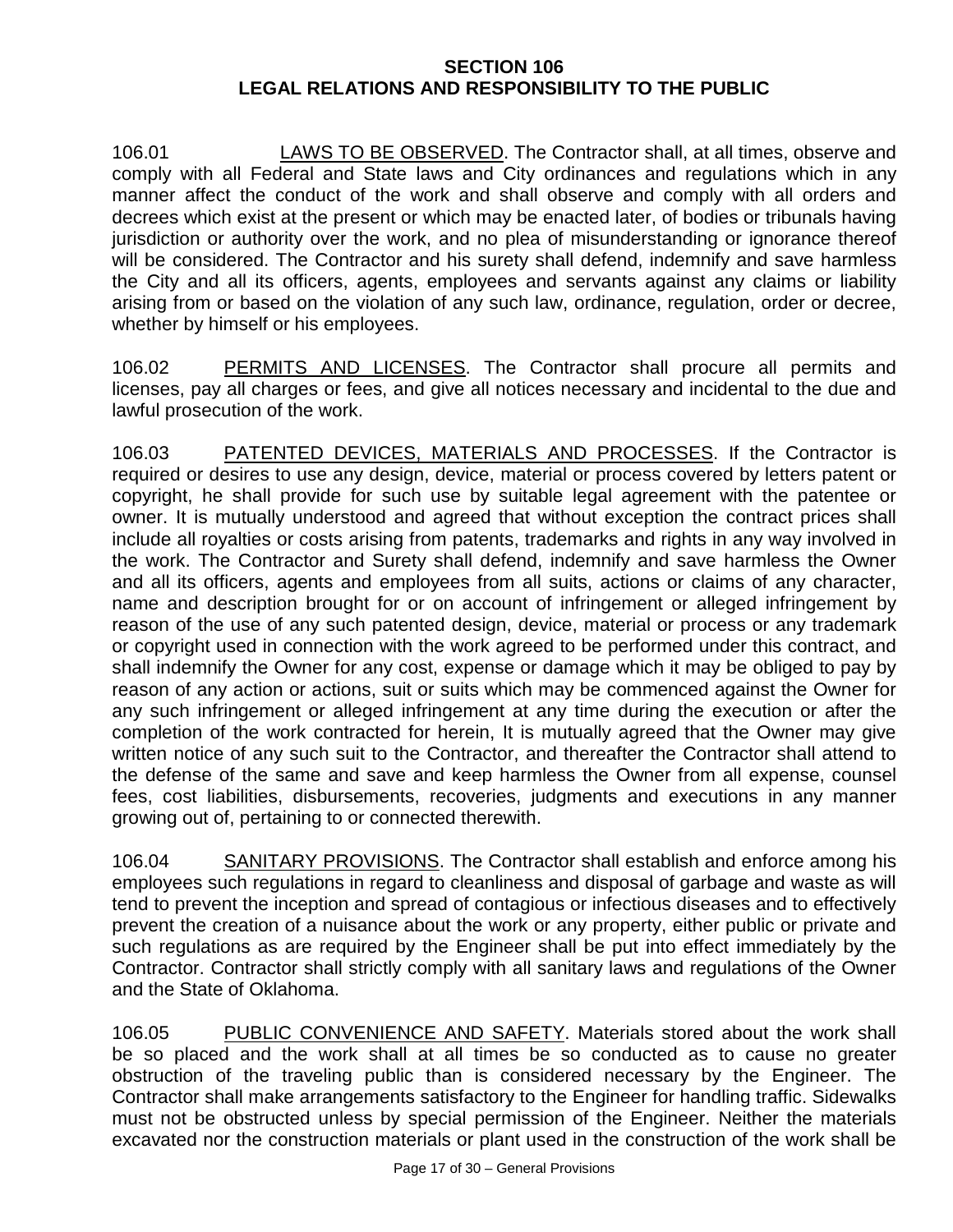placed so as to endanger the work or prevent free access to all fire hydrants, water valves, gas valves, manholes for electric, telephone, telegraph or traffic signal conduits, sewers or fire alarm or police call boxes in the vicinity. The Owner reserves the right to remedy any neglect on the part of the Contractor as regards the public convenience and safety which may come to its attention, after twenty-four (24) hours notice in writing to the Contractor, save in cases of emergency when it shall have the right to remedy any neglect without notice and, in either case, the cost of such work done by the Owner shall be deducted from monies due or to become due the Contractor. The Contractor shall notify the Public Works Director a minimum of 24 hours before any street is closed or obstructed and shall keep any street or streets in condition for unobstructed use by fire and other emergency apparatus, as much as is practical.

Where the Contractor is required to construct temporary culverts or bridges or make other arrangements for crossings over ditches or streams, his responsibility for accidents shall include the roadway approaches as well as the structures of such crossings.

Contractor shall give written notice to all residents/occupants/businesses that may be affected by the work (e.g. water disruption, street closure, sewer jet cleaning). Said written notice shall be delivered no less than 48 hours, nor more than 2 weeks prior to the start time of the disruption.

The written form may be "door hangars", but in any event shall be submitted to and approved by the Engineer prior to use. At a minimum the form shall contain:

- Project ldentification
- Contractor Name, address, Telephone Number
- Type of Construction
- Reason for affecting or disrupting service and duration of such

106.06 PRIVILEGES OF CONTRACTOR IN STREETS, ALLEYS, OR RIGHTS-OF-WAY. For the performance of the contract, the Contractor will be permitted to occupy such portions of streets or alleys, other public places or other rights-of-way as provided for in the ordinances of the City, as shown on the plans or as permitted by the Engineer. A reasonable amount of tools, materials and equipment for construction may be stored in such space but not more than is necessary to avoid delay in the construction. Excavated and waste materials shall be piled or stacked in such a way as not to interfere with spaces that may be designated to be left free and unobstructed, nor inconvenience occupants of adjoining property. Other contractors of the Owner may, for all purposes required by their contracts, enter upon the work and premises used by the Contractor, and the Contractor shall give to other contractors of the Owner, all reasonable facilities and assistance for the completion of the adjoining work. Any additional grounds desired by the Contractor for his use shall be provided by him at his own expense.

106.07 RAILWAY CROSSINGS. When the work encroaches upon the right-of-way of any railway, the Owner will secure for the Contractor, all the necessary contracts, easements or authority to enter upon such right-of-way for the prosecution and completion of the work. Where railway tracks are to be crossed, the railway company, if it elects to do so, may construct the necessary bridges, trestles, cribs or other structures for the safe operation of trains or cars across any excavation during the time of construction of the work, and the cost of construction of such bridges, trestles, cribs or other structures shall be paid to the railway company by the Contractor together with the necessary cost of any supervision or other incidental expenses which may be required by the railway company while the work is in progress on the right-of-way of the railway company, and all such costs shall be taken into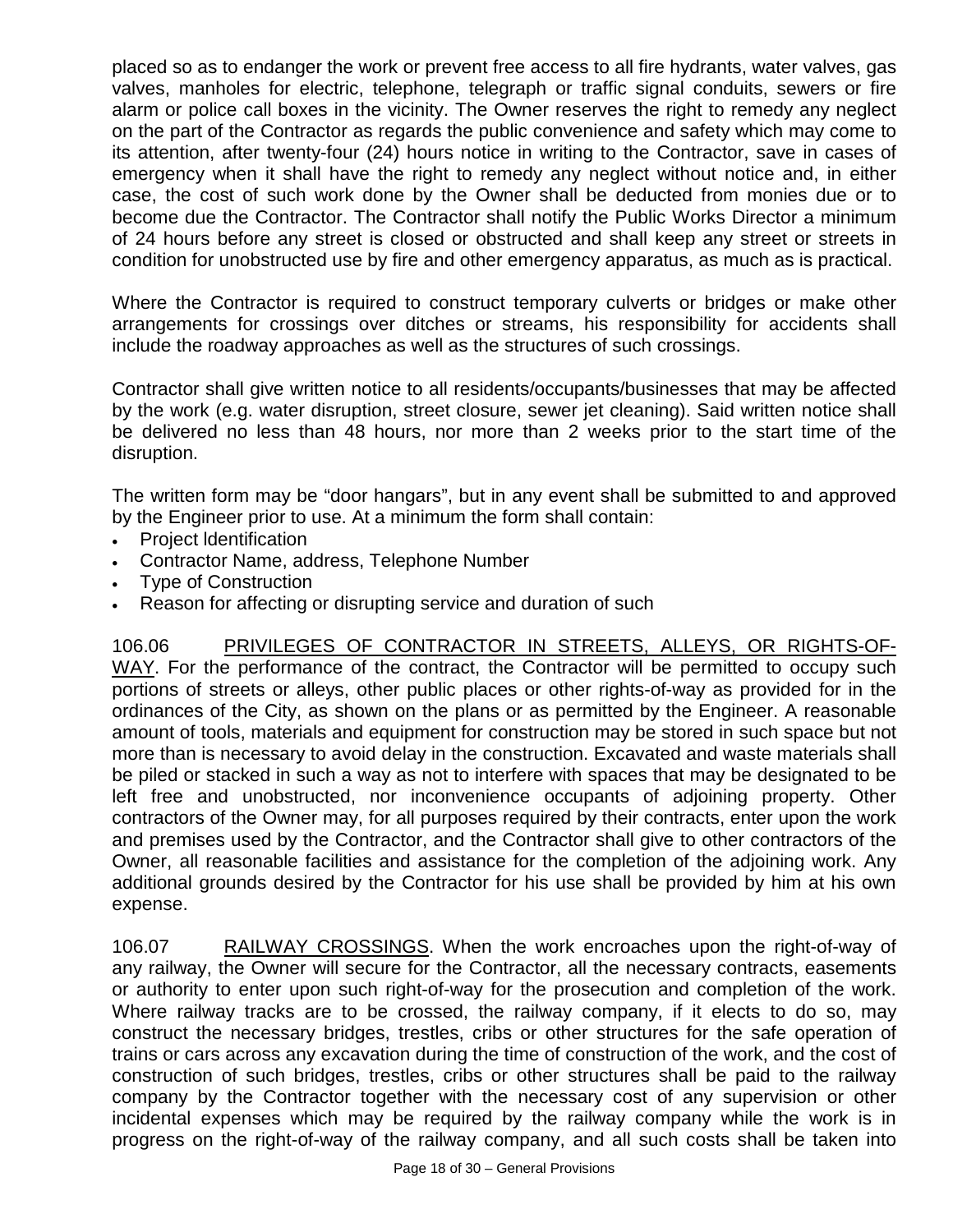consideration by the Contractor in submitting proposals. The Contractor shall take such special precautions for the safety of the work and the traveling public as may be necessary by sheeting, bracing and thoroughly supporting the sides of any excavation and supporting and protecting any adjacent structures.

106.08 BARRICADES AND WARNING SIGNS. Where work is carried on, in or adjacent to any street, alley, or public place, the Contractor shall furnish and erect such barricades, fences, lights, signs and other appurtenances in accordance with the MUTCD and OSHA requirements. The Contractor shall take such precautionary measures for the protection of persons or property and of the work as are necessary. Failure to comply with this requirement may result in the Engineer discontinuing or suspending the work until the Contractor shall have provided the necessary protection.

The Contractor's responsibility for the maintenance of barricades, signs and lights and protection of the work shall not cease until the project shall have been accepted by the Owner.

106.09 USE OF EXPLOSIVES. Should the Contractor elect to use explosives to loosen rock or for any other purpose in the prosecution of the work, he shall obtain the required permits and the written permission of the Engineer before any blasting is done, but neither the issuance of said permits, the granting of said permission nor any other act, requirement or condition contained in the specifications, nor any order, direction or approval given by the Engineer or any other official or employee of the Owner shall be construed as requiring or directing the use of any explosives or as accepting any liability for any injury or damage to persons or property resulting from such usage. No blasting shall be done unless an Inspector is present and the Contractor shall notify the City Code Enforcement Division when he is ready to begin any blasting work. All necessary precautions shall be taken by the Contractor as required by the ordinances of the City or the laws of the State of Oklahoma relative to blasting and the necessary provisions shall be made for the protection of the new work and all blasting shall be so conducted as not to endanger persons or property. Only sufficient quantity of explosives necessary for the immediate day's work shall be kept on hand by the Contractor. Storage of caps, exploders and explosives shall be done strictly in compliance with the orders of the Engineer and the ordinances of the City. The Contractor shall be responsible for and shall make good any damage caused by blasting or accidental explosions.

The Contractor shall notify the proper representatives of any public service corporation, any company or individual, not less than forty-eight (48) hours in advance of any blasting which might cause damage to their or his property along or adjacent to the work. Wherever explosives are stored, they shall be kept in a safe, secure manner and all storage places shall be plainly marked "Dangerous Explosives", and shall be under the care of a competent watchman at all times.

106.10 PROTECTION AND RESTORATION OF PROPERTY. The Contractor shall not enter upon private property for any purpose without first obtaining permission and he shall be responsible for the preservation of and shall use every precaution necessary to prevent damage to all trees, fences, culverts, bridges, pavements, driveways, sidewalks, etc., to all water, sewer, gas or electric lines or appurtenances thereof and to all other public or private property along or adjacent to the work. The Contractor shall notify the proper representatives of any public service corporation, and company or any individual, not less than twenty-four (24) hours in advance of any work which might damage or interfere with the operation of their or his property, along or adjacent to the work. He shall be responsible for all damage or injury to property of any character resulting from any act, omission, neglect, or misconduct in the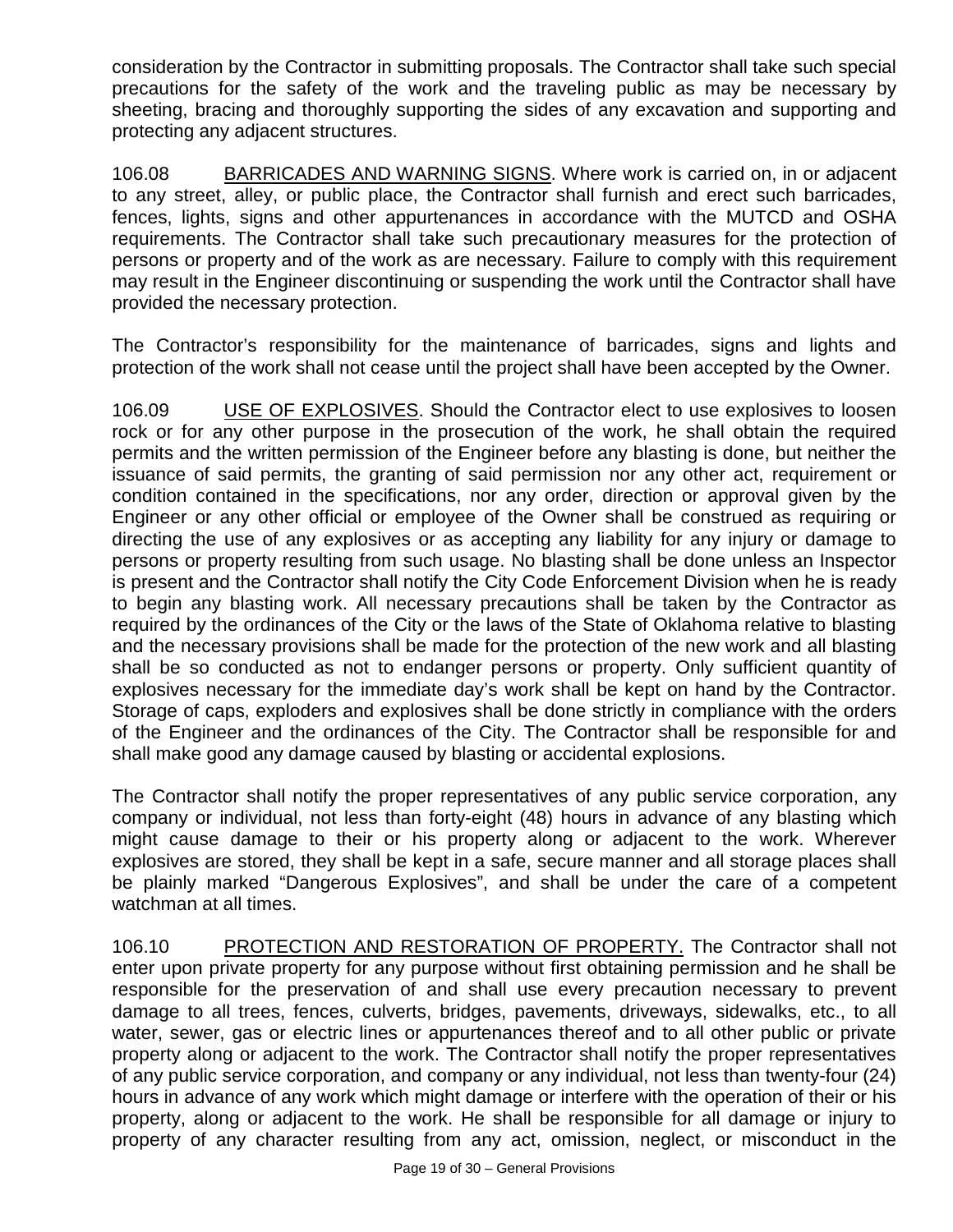manner or method of executing the work or due to his non-execution of the work, or at any time due to defective work or materials, and said responsibility shall not be released until the work shall have been completed and accepted. When any direct or indirect damage or injury is done to public or private property on account of any act, omission, neglect or misconduct in the execution of the work or in consequence of the non-execution thereof on the part of the Contractor, he shall restore at his expense such property to a condition similar or equal to that existing before such damage or injury was done, by repairing, rebuilding or otherwise restoring, or he shall make good such damage for injury in an acceptable manner.

In case of the failure on the part of the Contractor to restore such property or make good such damage or injury, the Owner may, upon forty-eight (48) hours written notice, under ordinary circumstances, and without notice when a nuisance or hazardous condition results, proceed to repair, rebuild or otherwise restore such property as may be determined necessary and the cost thereof will be deducted from any monies due or to become due the Contractor under his contract.

106.11 PROTECTION AND PRESERVATION OF LAND MONUMENTS AND PROPERTY-LINE MARKS. The Contractor shall protect carefully from disturbance or damage all land monuments and iron pins or other markers which establish property lines, provided that where such monuments or markers must, of necessity, be disturbed or removed in the performance of the contract, the Contractor shall first give ample notice to the Engineer, so that he may witness or reference in such monuments or markers. Should the Contractor disturb, remove or damage any established land monument or property line mark without first giving the Engineer ample notice, the Engineer may, at his option deduct the cost of reestablishing such monuments or markers from any monies due to become due the Contractor.

106.12 RESPONSIBILITY FOR DAMAGE CLAIMS. The Contractor and his surety shall defend, indemnify and save harmless the Owner and all its officers, agents and employees from all suits, actions or claims of any character, name and description brought for or on account of any injuries or damages received or sustained by any person or persons or property by or from the said Contractor or his employees or by or in consequence of any negligence in safeguarding the work or through the use of unacceptable materials in constructing the work or by or on account of any act or omission, neglect or misconduct of said Contractor or by or on account of any claim or amounts arising or recovered under the Workmen's Compensation Law or any other law, ordinance, order or decree, and so much of the money due the said Contractor under and by virtue of his contract as shall be considered necessary by the Owner may be retained for the use of the Owner, or in case no money is due, his surety shall be held until such suit or suits, action or actions, claim or claims for injury or damages as aforesaid shall have been settled and satisfactory evidence to the effect furnished to the Owner.

106.13 CONTRACTOR'S CLAIM FOR DAMAGES. Should the Contractor claim compensation for any alleged damage by reason of the acts or omissions of the Owner, he shall within ten (10) days after the sustaining of such damage, make a written statement to the Engineer, setting out in detail the nature of the alleged damage. On or before the 25th day of the month succeeding that in which any such damage is claimed to have been sustained, the Contractor shall file with the Engineer an itemized statement of the details and amount of such damage, and upon request shall give the Engineer access to all books of accounts, receipts, vouchers, bills of lading and other books or papers containing any evidence as to the amount of such damage. Unless such statement shall be filed as thus required, the Contractor's claim for compensation shall be waived and he shall not be entitled to payment on account of any such damage.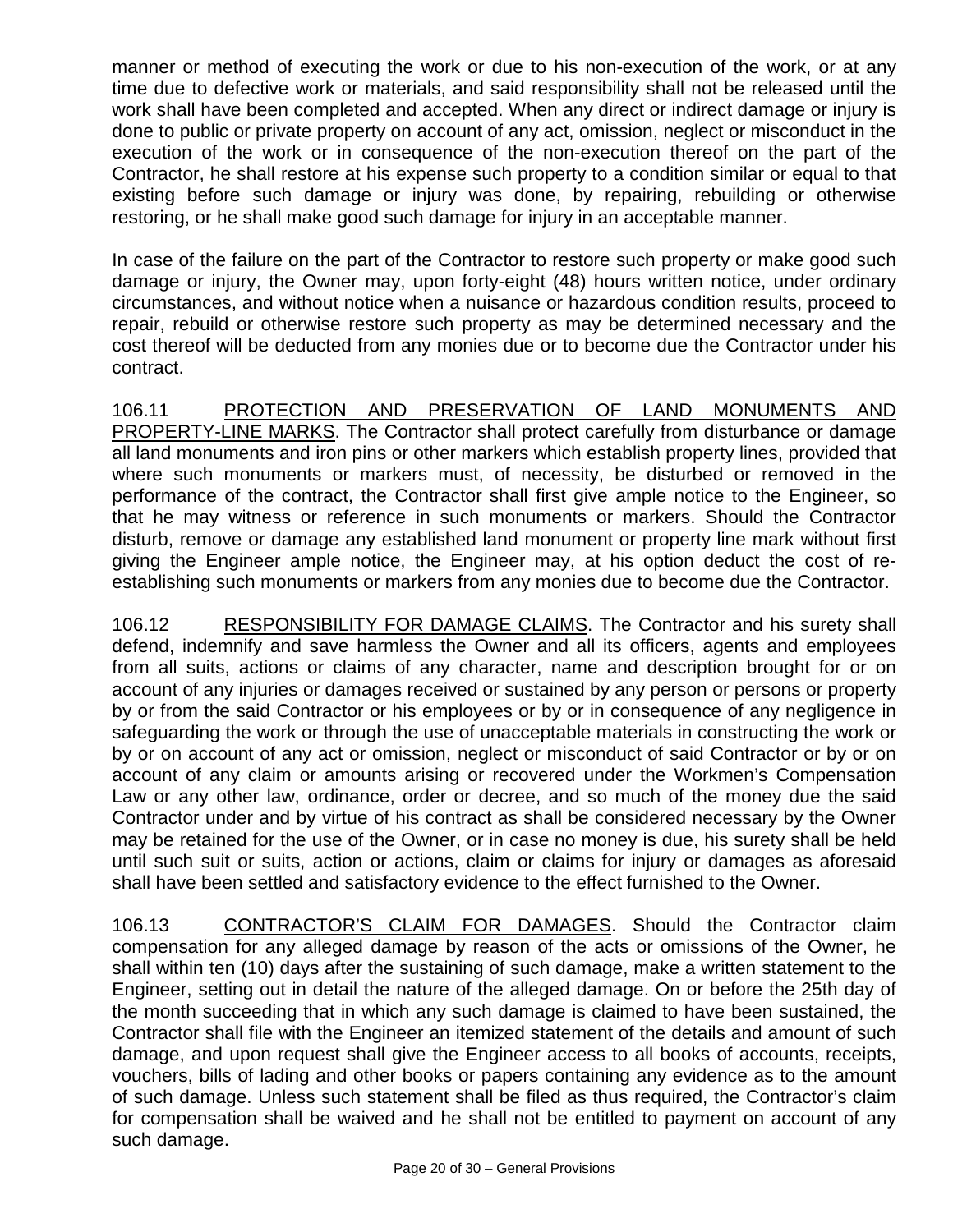106.14 PUBLIC UTILITIES AND PUBLIC PROPERTY. In the event it is necessary to change or move the property of any owner of a public utility, such owner will, upon proper application by the Contractor, be notified by the Engineer to change or move such property within a specified time, and the Contractor shall not interfere with such property until ordered to do so by the Engineer. The right is reserved to the owner of public utilities to enter upon the limits of the contract for the purpose of making such repairs or changes of their property that may be necessary by performance of the contract. The Owner shall have the privilege of entering upon the limits of the contract for the purpose of repairing or relaying sewer and water lines and appurtenances, repairing culverts or storm drains, and for making other repairs, changes or extensions to any utilities.

The Contractor shall provide all notices to the ONE-OKIE system prior to excavating, in accordance with State law.

106.15 TEMPORARY SEWER AND DRAIN CONNECTIONS. When existing sewers have to be taken up or removed, the Contractor at his own expense shall provide and maintain temporary outlets and connections for all private or public drains, sewers or sewer, inlets. He shall also take care of all sewage and drainage which will be received from these drains, sewers and sewer inlets, and for this purpose he shall provide and maintain at his own expense adequate pumping facilities and temporary outlets or diversions. He shall construct such troughs, pipes or other structures necessary and be prepared at all times to dispose of drainage and sewage received from these temporary connections until such time as the permanent connections are built and in service. The existing sewers and connections shall be kept in service and maintained under the contract, save where specified or ordered to be abandoned by the Engineer. All water or sewage shall be disposed of in a satisfactory manner so that no nuisance is created and that the work under construction will be adequately protected.

106.16 ARRANGEMENT AND CHARGE FOR POTABLE WATER FURNISHED BY THE OWNER. If the Contractor desires to use Owner water he shall pay the rate established by City ordinances for such service and he shall make complete and satisfactory arrangements with the Water Department for so doing. Meters will be used and the Contractor shall deposit the cost of the water meter with the Water Department and will pay for all repairs and maintenance of the meter for the period which he has the meter in use or in his possession.

106.17 USE OF FIRE HYDRANTS. The Contractor or his employees shall not open, turn off, interfere with, attach pipe or hose to or connect anything with any fire hydrant, stop valve or stop cock or tap any water main belonging to the Owner, unless duly authorized to do so by the Water Department.

106.18 USE OF A SECTION OR PORTION OF THE WORK. Whenever in the opinion of the Engineer any portion of the work or any structure is in suitable condition it may be put into use by the written order of the Engineer and such usage shall not be held to be in any way acceptance of said work or structure or any part thereof or as a waiver of any of the provisions of these specifications or contract. Pending final completion and acceptance of the work, all necessary repairs and renewals on any section of the work so put into use, due to defective material or workmanship, to natural causes other than ordinary wear and tear or to the operations of the Contractor shall be performed by and at the expense of the Contractor.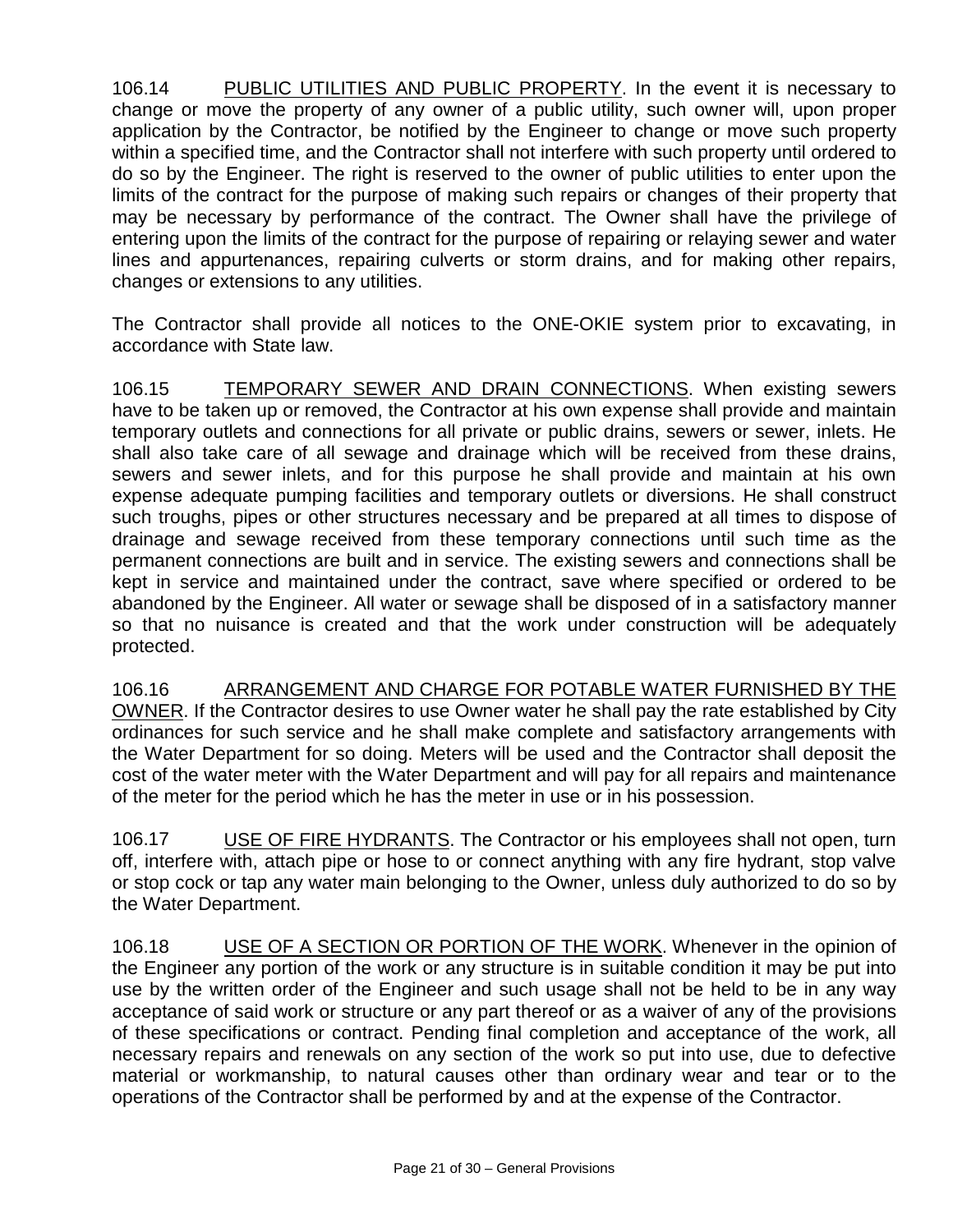106.19 CONTRACTOR'S RESPONSIBILITY FOR THE WORK. Until issuance of written acceptance by the Engineer as provided for in these specifications, the work shall be under the charge and care of the Contractor, and he shall take every necessary precaution to prevent injury or damage to the work or any part thereof by the action of the elements or from any other cause whatsoever, whether arising from the execution or from the non-execution of the work. The Contractor shall rebuild, repair, restore, and make good, at his own expense, all injuries or damage to any portion of the work occasioned by any of the above causes before acceptance.

106.20 PERSONAL RESPONSIBILITY OF PUBLIC OFFICIALS. In carrying out any of the provisions contained herein or in exercising any power or authority granted to him by the contract, there shall be no liability upon the Engineer or his authorized assistants, either personal or as officials of the Owner, it being understood that in such matters he acts as the agent and representative of the Owner.

106.21 WAIVER OF LEGAL RIGHTS. Inspection by the Engineer or by any of his duly authorized representatives, any order, measurement, or certificate by the Engineer, any order by the Owner for the payment of money, any payment for or acceptance of any work or any extension of time or any possession taken by the Owner, shall not operate as a waiver of any provision of the contract or any power therein provided. Any waiver of any breach of contract shall not be held to be a waiver of any other or subsequent breach. The Owner reserves the right to correct any error that may be discovered in any estimate that may have been paid and to adjust the same to meet the requirements of the contract and specifications. The Owner reserves the right to claim and recover by process of law sums as may be sufficient to correct any error or errors or make good any deficiency in the work resulting from such error or deficiency, dishonesty or collusion discovered in the work after the final payment has been made.

106.22 CONTRACTOR'S INSURANCE. The Contractor shall not commence work under this contract until he has obtained all insurance required under this specification and such insurance has been approved by the Owner, nor shall the Contractor allow any subcontractor to commence work on his subcontract until all similar insurance required for the subcontractor has been so obtained and approved.

#### (a) WORKMEN'S COMPENSATION AND DEATH LIABILITY INSURANCE . The

Contractor shall secure and maintain during the life of this contract Workmen's Compensation Insurance as prescribed by the laws of the State of Oklahoma for all his employees employed at the site of the project. The Contractor shall require any subcontractor similarly to provide Workmen's Compensation and Employer's Death Liability insurance for all the latter's employees, unless such employees are covered by the protection afforded by the Contractor.

#### (b) PUBLIC LIABILITY AND PROPERTY DAMAGE INSURANCE. The Contractor shall secure and maintain during the life of this contract such Public Liability and Property Damage Insurance as will protect the Owner, himself, and any subcontractor performing work covered by this contract, from claims for damages for personal injury, including accidental death, as well as from claims for property damages, which may arise from operations under this contract, whether such operations be by himself or by

any subcontractor or by anyone directly or indirectly employed by either of them.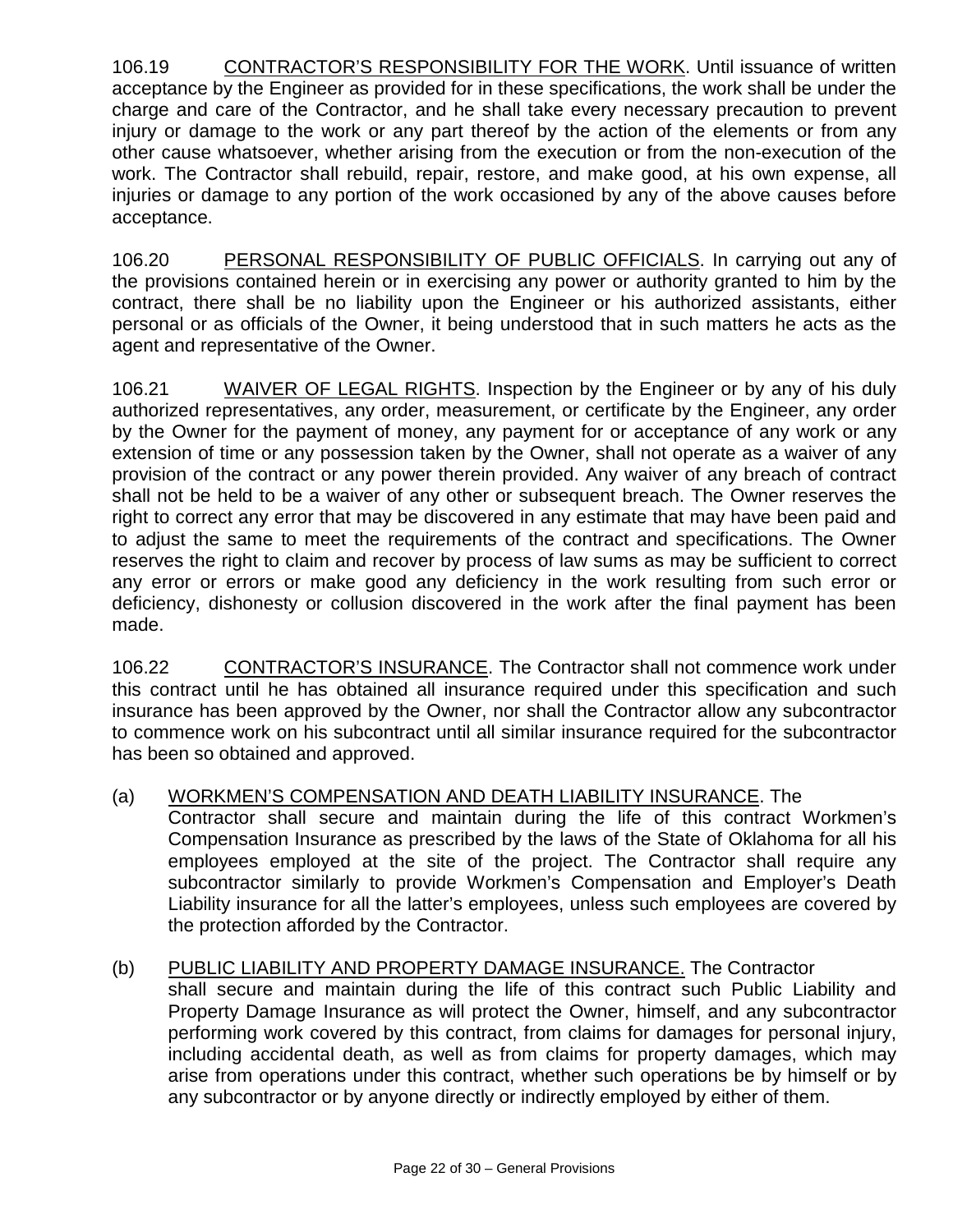(c) Contractor shall provide to the City a certificate of public liability insurance, a certificate of worker's compensation insurance, and automobile public liability insurance as follows:

Comprehensive Public Liability and Property Damage

Bodily Injury \$ 125,000 per individual \$1,000,000 in the aggregate per occurrence; Property Damage \$ 25,000 per occurrence \$ 125,000 in the aggregate

Worker's Compensation Insurance. Statutory limits as required by the laws of the State of Oklahoma, including employer's liability insurance with \$500,000 limit.

Automobile Public Liability Insurance

Bodily Injury \$ 125,000 per individual \$1,000,000 in the aggregate per occurrence

Public Liability Insurance in the amount of not less than fifty thousand dollars(\$50.000) for injuries, including accidental death, or one hundred thousand dollars(\$100.000) for one accident.

106.23 LIENS. Neither the final payment nor any part of the retained percentage shall become due until the Contractor, if required, shall deliver to the Owner a complete release of all liens arising out of this Contract, or receipts in full in lieu thereof and, if required in either case, an affidavit that so far as he has knowledge or information the releases and receipts include all the labor and material for which a lien could be filed; but the Contractor may, if any subcontractor refuses to furnish a release or receipt in full, furnish a bond satisfactory to the Owner, to indemnify him against any lien. If any lien remains unsatisfied after all payments are made, the Contractor shall refund to the Owner all monies that the latter may be compelled to pay in discharging such a lien, including all costs and a reasonable attorney's fee.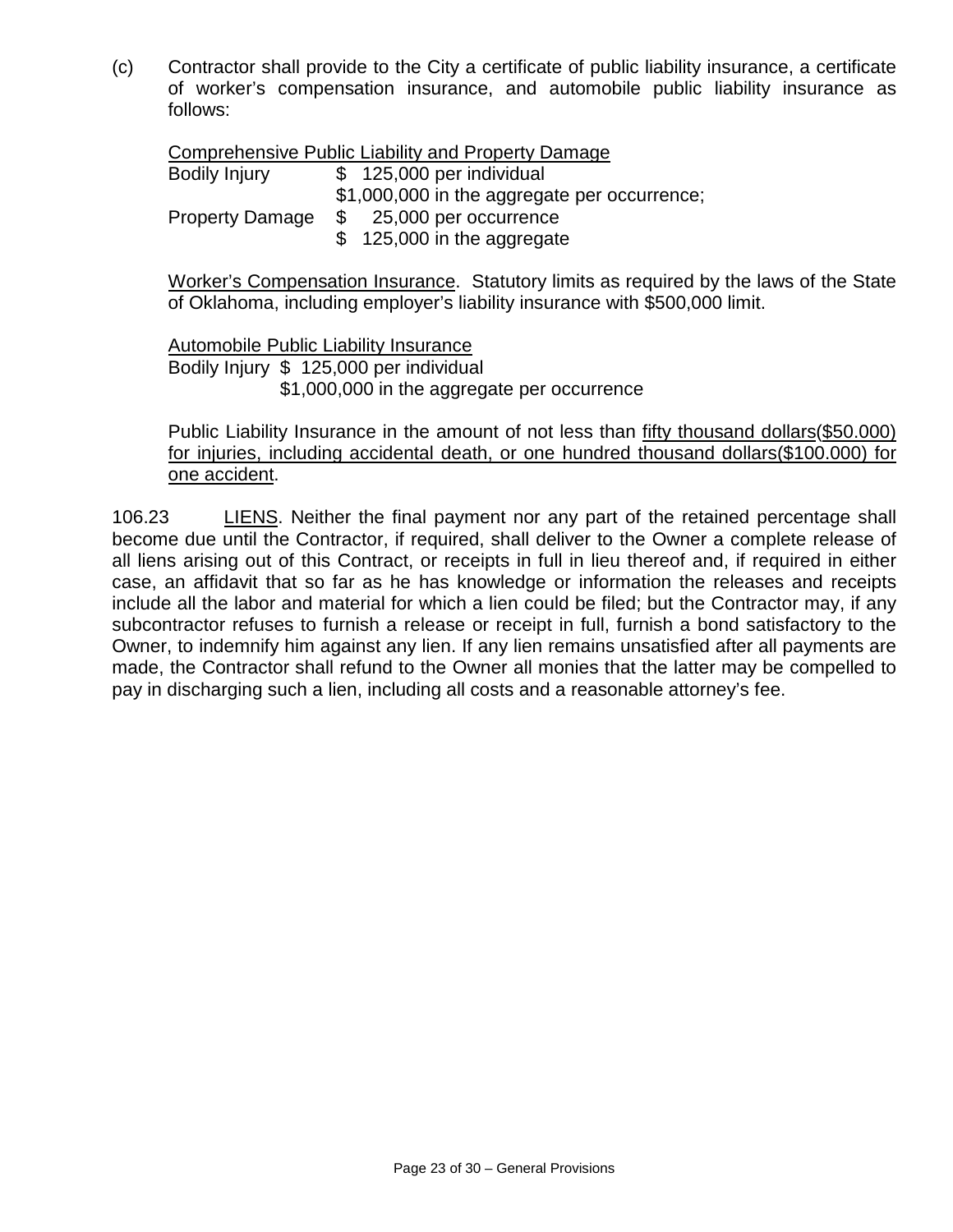## **SECTION 107 PROSECUTION AND PROGRESS**

107.01 SUBLETTING OF WORK. If the Contractor sublets the whole or any part of the work to be done under this contract, he will not under any circumstances be relieved of his responsibility and obligations. All transactions of the Engineer shall be with the Contractor. Subcontractors will be considered only in the capacity of employees or workmen and shall be subject to the same requirements as to character and competency. The Contractor shall at all times when work is in operation, be represented either in person or by a qualified superintendent or qualified designated representative.

The Contractor shall submit the name and address of any proposed subcontractor to the Engineer in writing prior to said subcontractor performing any of the work. The Contractor shall clearly list the types and amounts of work of the subcontractor.

107.02 ASSIGNMENT OF CONTRACT. The Contractor shall not assign, transfer, convey or otherwise dispose of the contract or his right, title, or interest in or to the same or any part thereof without the previous consent of the Engineer in writing, approved by the governing body of the Owner and concurred in by the Surety. If the Contractor does, without such previous consent, assign, transfer, convey, or otherwise dispose of the contract or of his right, title or interest therein or any part thereof to any person or persons, partnership, company, firm or corporation or by bankruptcy, voluntary or involuntary, or by assignment under the insolvency laws of any state, attempt to dispose of the contract or make default in or abandon said contract, then the contract may, at the option of the Owner, be revoked and annulled unless the Surety shall successfully complete said contract and any monies due or to become due under said contract shall be retained by the Owner as liquidated damages for the reason that it would be impractical and extremely difficult to determine the actual damages.

107.03 PROSECUTION OF WORK. The Contractor shall begin the work to be performed under the contract within the time limit stated in the advertisement, proposal and contract, and shall conduct the work in such a manner and with sufficient equipment, materials and labor as is necessary to insure its completion within the time limit set forth in the proposal and contract. Should the prosecution of the work for any reason be discontinued by the Contractor for an extended period of time, he shall notify the Engineer at least twenty-four (24) hours in advance of resuming operations.

107.04 PROJECT SCHEDULES. Within ten days after the effective date of the agreement, the Contractor shall submit to the Engineer for review a progress schedule indicating the times (number of days or dates) for starting and completing the various stages of the Work, including any milestones specified in the contract documents.

No progress payment shall be made to the Contractor until the schedules are submitted to and acceptable to the Engineer as provided below. The progress schedule will be acceptable to the Engineer as providing an orderly progression of the work to completion within any specified milestones and the contract times, but such acceptance will neither impose on the Engineer responsibility for the sequencing, scheduling or progress of the work nor interfere with or relive the Contractor from the Contractor's full responsibility therefor. The Contractor's schedule of Shop Drawing(s) and Sample submissions will be acceptable to the Engineer as providing a workable arrangement for reviewing and processing the required submittals.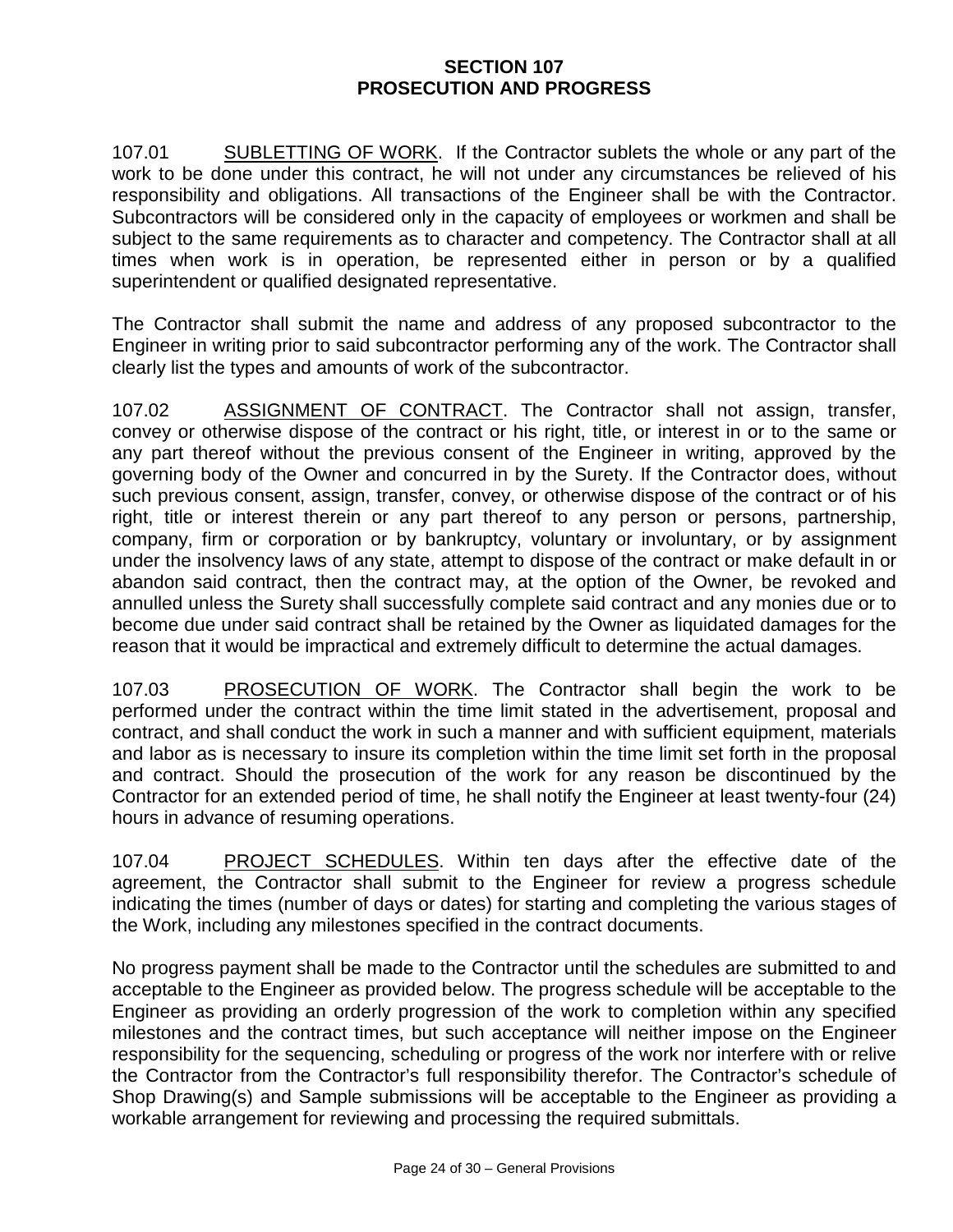107.05 LIMITATION OF OPERATIONS. The Contractor shall conduct his work so as to create a minimum amount of inconvenience to the public. At any time when in the judgment of the Engineer the Contractor has obstructed or closed or is carrying on operations on a greater portion of the site or public way than is necessary for the proper execution of the work, the Engineer may require the Contractor to finish sections on which work is in progress before work is started on any additional section.

107.06 CHARACTER OF WORKMEN AND EQUIPMENT. The Contractor shall employ such superintendents, foremen and workmen as are careful and competent, and the Engineer may require removal from the project of any person or persons employed by the Contractor, in, about or on the work who shall misconduct himself or be incompetent or negligent in the proper performance of his or their duties or neglect or refuse to comply with the directions of the Engineer, and such person or persons shall not be employed again thereon without the written consent of the Engineer. The Engineer may withhold all payments which are or may become due or may suspend the work until such orders are fulfilled.

All workmen shall have sufficient skill and experience to properly perform the work assigned them. All workmen engaged on special work or skilled work or in any trade shall have sufficient experience in such work to properly and satisfactorily perform it and operate the equipment involved, and shall make due and proper effort to execute the work in the manner prescribed in these specifications.

In the employment of labor, preference shall be given, other conditions being equal, to bona fide residents of the Owner or the area, but no other preference or discrimination among citizens of the United States shall be made.

The Contractor shall furnish such equipment as is considered necessary for the prosecution of the work in an acceptable manner and at a satisfactory rate of progress. All equipment, tools and machinery used for handling materials and executing any part of the work shall be operated and maintained in a satisfactory working condition in accordance with the equipment manufacturers' recommendations. Equipment on any portion of the work shall be such that no injury to the work or adjacent property will result from its use.

107.07 DAYS WORK WORKING HOURS. Work shall be performed only during regular and commonly accepted and prescribed working hours. No work shall be performed nights, Sundays or during City holidays unless authorized in writing.

107.08 TIME OF COMMENCEMENT AND COMPLETION. The Contractor shall commence work within the time specified in the advertisement, proposal and contract and the rate of progress shall be such that the whole work will be performed and the premises cleaned up in accordance with the contract, plans and specifications within the time limit, as stated in the contract, unless an extension of time is granted in the manner hereinafter specified.

107.09 EXTENSION OF TIME OF COMPLETION. If the Contractor finds it impossible, for reasons beyond his control, to complete the work within the Contract time as specified or as extended in accordance with the provisions of this Subsection, he may, at any time prior to the expiration of the Contract time as extended, make a written request to the Engineer for an extension of time setting forth therein the reasons which he believes will justify the granting of his request. The Contractor's plea that insufficient time was specified in the Proposal and the Contract or that previously unprotested time charges were incorrect shall not be grounds for an extension of time. If the Engineer finds that the work was delayed because of conditions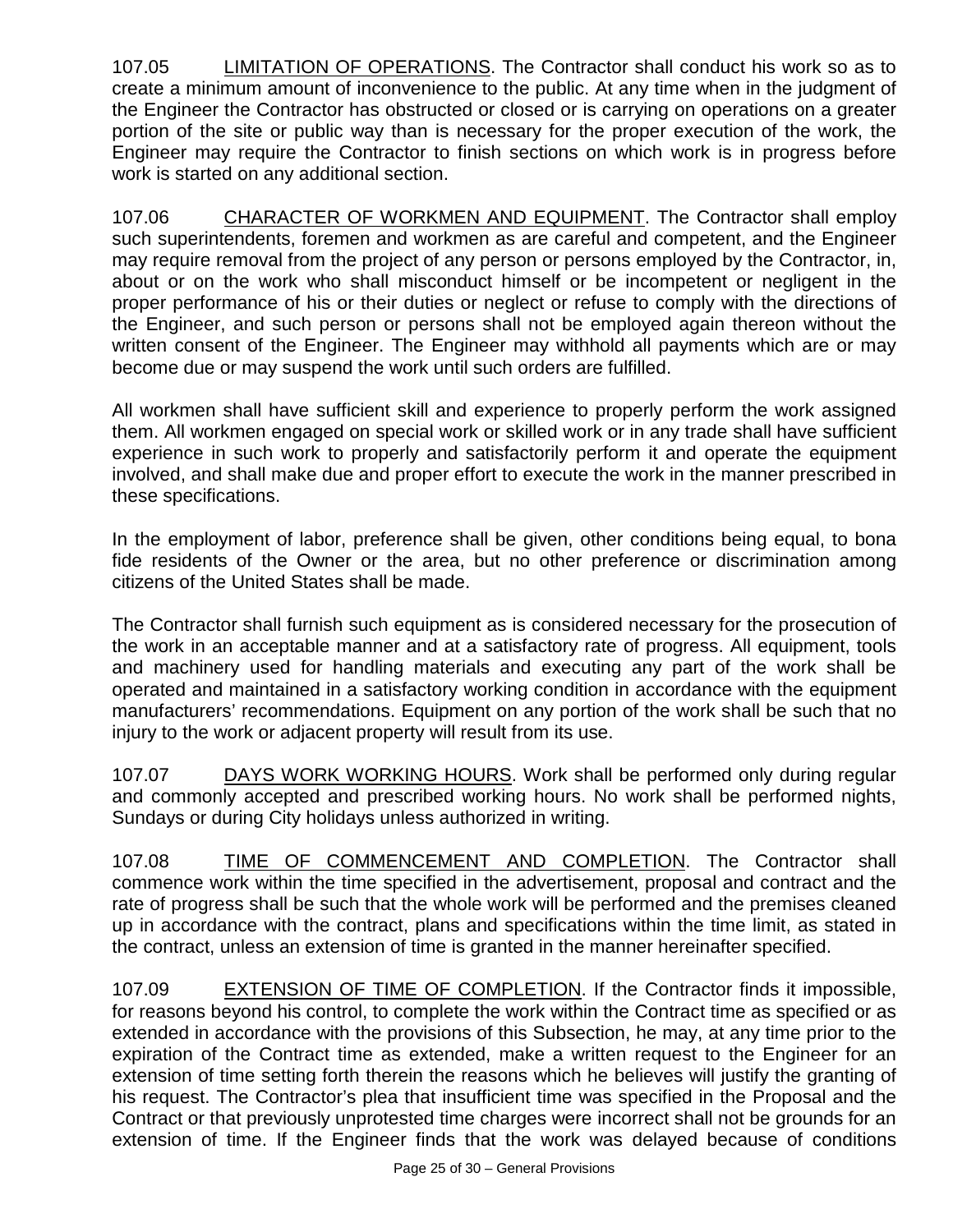beyond the control and without the fault of the Contractor, the Engineer may extend the time for completion in such amounts as the conditions justify. The extended time for completion shall be in full force and effect the same as though it were the original time for completion. Daily time charges will cease when the project is completed.

In adjusting the contract time for the completion of the project, all strikes, lockouts, unusual delays in transportation or any condition over which the Contractor has no control and also any suspensions ordered by the Engineer for causes not the fault of the Contractor shall be excluded from the computation of the contract time for completion of the work. If the satisfactory execution and completion of the contract should require work or materials in greater amounts or quantities than those set forth in the contract, then the contract time shall be increased in the same proportion as the cost of the original work No allowance shall be made for delays or suspension of the prosecution of the work due to the fault of the Contractor.

107.10 FAILURE TO COMPLETE WORK ON TIME. It is mutually agreed by Owner and Contractor that time is of the essence of this Contract and that Owner will suffer financial loss if the Work is not substantially complete within the time specified in the Contract, plus any extensions thereof allowed in accordance with Section 107.09 of these General Conditions. They also recognize the delays, expense and difficulties involved in proving, in a legal or arbitration proceeding, the actual loss suffered by Owner if the Work is not substantially complete on time. Accordingly, instead of requiring any such proof, Owner and Contractor agree that as liquidated damages for delay (but not as a penalty) Contractor shall pay Owner the amount set forth in the Special Provisions, until the work is substantially complete.

107.11 TEMPORARY SUSPENSIONS. The Engineer shall have the authority to suspend the work wholly or in part for such period or periods, as he may deem necessary, due to unsuitable weather or such other conditions as are considered favorable for the suitable prosecution of the work.

If it should be necessary to stop work for an indefinite period, the Contractor shall store all materials in such manner that they will not obstruct or impede the traveling public unnecessarily nor become damaged in any way, and he shall take every precaution to prevent damage or deterioration of the work performed, and shall provide suitable drainage of the work.

107.12 SUSPENSION OF WORK AND ANNULMENT OF CONTRACT. The work or any portion of the work under contract may be suspended on written order of the Engineer or the Owner, with copy of such notice to be served upon the Contractor's Surety, or the contract may be annulled by the Owner, for any good cause or causes, said causes including but not limited to the following:

- (a) Failure of the Contractor to start the work within the time limit specified;
- (b) Substantial evidence that the progress being made by the Contractor is insufficient to complete the work within the specified time;
- (c) Failure of the Contractor to provide sufficient and proper equipment for properly executing the work;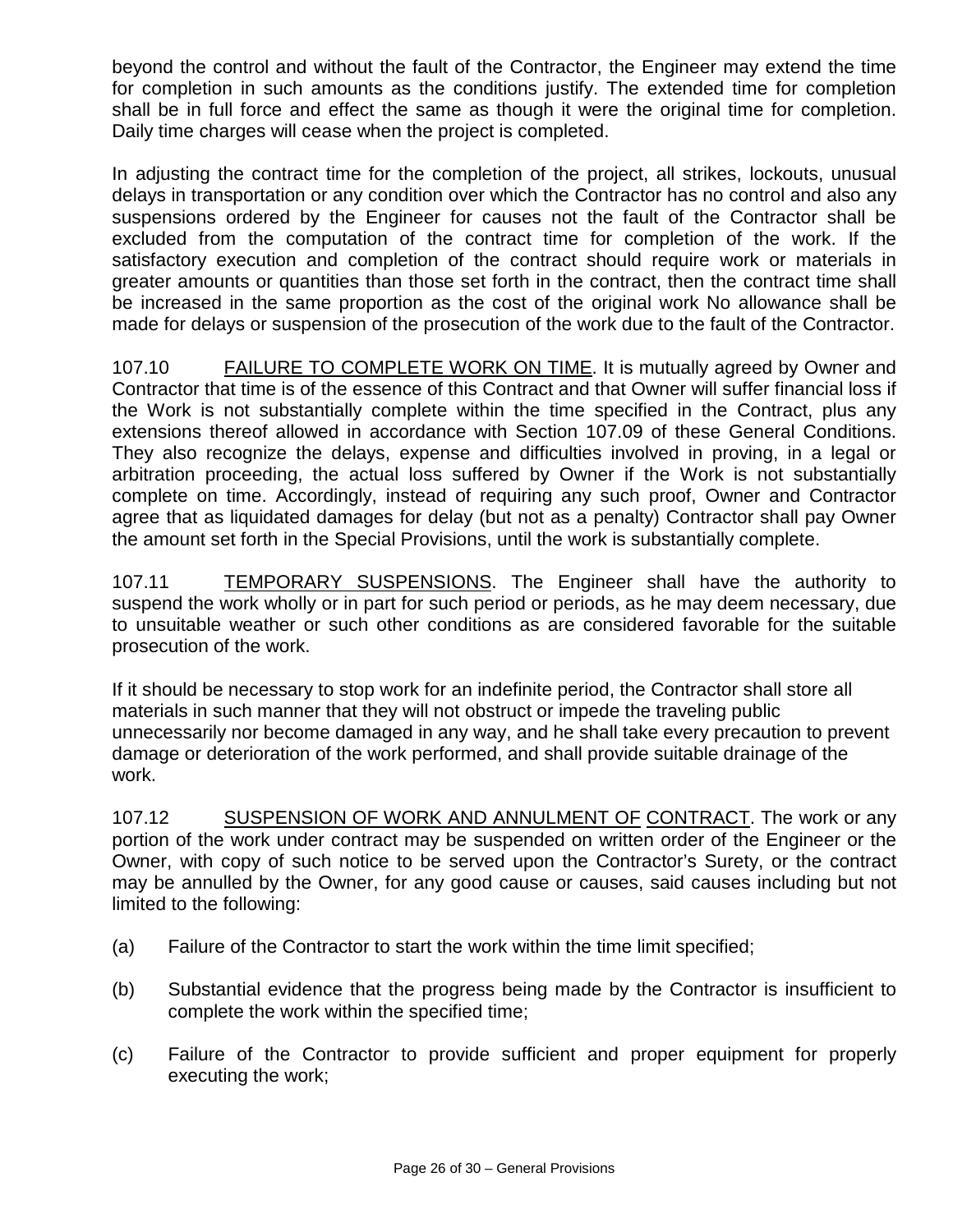- (d) Deliberate failure on the part of the Contractor to observe any requirements of these specifications or to comply with any orders given by the Engineer, as provided for in these specifications;
- (e) Failure of the Contractor to promptly make good any defects in materials or workmanship or any defects of any other nature, the correction of which had been directed in writing by the Engineer.
- (f) Substantial evidence of collusion for the purpose of illegally procuring a contract or perpetrating fraud on the Owner in the construction of work under contract.

When work is suspended for any one of the causes itemized above, or for any other cause or causes, the Contractor shall discontinue the work or such part thereof as the Owner shall designate, whereupon the Surety may, at its option, assume the contract or that portion thereof which the Owner has ordered the Contractor to discontinue and may perform the same or may, with the written consent of the Engineer, approved by the Owner, sublet the work or portion of the work so assumed; provided, however, that the Surety shall exercise its option, if at all, within two (2) weeks after the written notice to discontinue work has been served upon the Contractor and upon the Surety or its authorized agent The Surety, in such event shall assume the Contractor's place in all respects and shall be paid by the Owner for all work performed by it in accordance with the terms of the contract and, if the Surety, under the provisions hereof, shall assume said entitled contract, all monies remaining due the Contractor at the time of his default shall thereupon become due and payable to the Surety as the work progresses, subject to all the terms of the contract.

In the event that the Surety does not within the time hereinbefore specified, exercise its right and option to assume the contract, or that portion thereof which the Owner has ordered the Contractor to discontinue, then the Owner shall have the power to complete, by contract or otherwise as it may determine, the work herein described, or such part thereof as it may deem necessary, and the Contractor hereby agrees that the Owner shall have the right to take possession of and use any of the materials, tools, equipment, supplies and property of every kind provided by the Contractor for the purpose of his work and to procure other tools, equipment and materials for the completion of the same, and to charge to the account of the Contractor the expense of said contract for labor, materials, tools,, equipment and expenses incident thereto. The expense so charged shall be deducted by the Owner out of such monies as may be due or may at any time thereafter become due to the Contractor under and by virtue of the contract or any part thereof. The Owner shall not be required to obtain the lowest bid for the work of completing the contract but the expense to be deducted shall be the actual cost of such work. In case such expense is less than the same which would have been payable under the contract, if the same had been completed by the Contractor, the balance shall operate as liquidated damages, as herein above set forth. In case such expense shall exceed the amount which would, have been payable under the contract, if the same had been completed by the Contractor, then the Contractor and his Surety shall pay the excess as due and payable. When, any particular part of the work is being carried out by the Owner by contract or otherwise under the provisions of this Section, the Contractor shall continue the remainder of the work in conformity with the terms of the contract and in such manner as not to hinder or interfere with the performance of workmen employed as above provided by the Owner.

107.13 TERMINATION OF CONTRACT. The Contract will be considered fulfilled save as provided in any bond or bonds or by law, when all the work has been completed, the final inspection made by the Engineer, and final acceptance and final payment made by the Owner.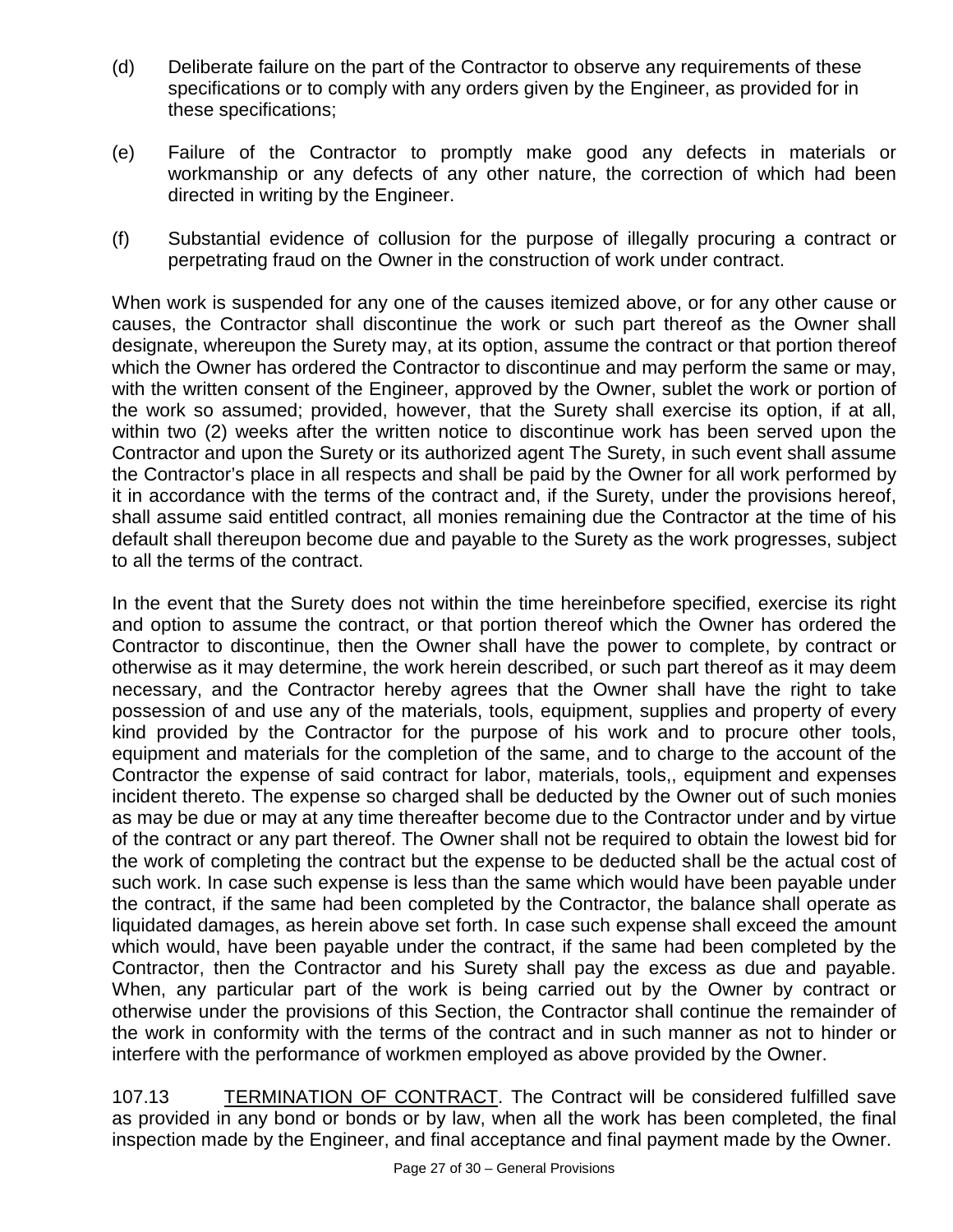### **SECTION 108 MEASUREMENT AND PAYMENT**

108.01 MEASUREMENT OF QUANTITIES. The determination of quantities of work accepted and completed under the terms of the contract or as directed by the Engineer, in writing, will be made by the Engineer, based on measurements taken by him or his assistants, or at the sole discretion of the Engineer determination of quantities may be based on measurements taken by the Contractor. These measurements will be taken according to the United States Standard Measurements. When materials are measured in the vehicle, the measurement will be taken at the point of delivery. The capacity of all vehicles shall be plainly marked on each vehicle and the capacity or markings shall not be changed without permission of the Engineer.

108.02 SCHEDULE OF VALUES. (For Lump Sum Items or Contracts Only) Prior to work commencing, Engineer and Contractor shall determine and agree to payments based on a percentage of the Lump Sum amount, to correlate to completion of respective phases of the work.

108.03 SCOPE OF PAYMENT. The Contractor shall receive and accept the compensation as herein provided as full payment for furnishing all labor, materials, tools, equipment and incidentals; for performing all work contemplated and embraced under the contract; for all loss or damage arising out of the nature of the work or from the action of the elements; for any unforeseen defects or obstructions which may arise or be encountered during the prosecution of the work and before its final acceptance by the Engineer; for all risks of every description connected with the prosecution of the work; for all expenses incurred by or in consequence of suspension or discontinuance of such prosecution of the work as herein specified; for any infringement of patents, trademarks or copyrights and for completing the work in an acceptable manner according to the plans and specifications.

The payment of any current or partial estimate prior to final acceptance of the work by the Owner shall in no way constitute an acknowledgment of the acceptance of the work nor in any way prejudice or affect the obligation of the Contractor to repair, correct, renew, or replace at his expense any defects or imperfections in the construction or in the strength or quality of the materials used in or about the construction of the work under the contract and its appurtenances nor any damage due to or attributable to such defects, which defects, imperfections or damage shall have been discovered on or before the final inspection and acceptance of the work. The Engineer shall be the sole judge of such defects, imperfections or damage and the Contractor shall be liable to the Owner for failure to correct the same as provided herein.

108.04 PAYMENT FOR EXTRA WORK. Extra work provided by the Contractor, as authorized and approved by the Engineer and the Owner, will be paid for in the manner hereinafter described and the compensation thus provided shall be accepted by the Contractor as payment in full for all labor, materials, tools, equipment and incidentals, and all superintendents' and timekeepers' services, all insurance and all other overhead expense incurred in the prosecution of the extra work. Payment for extra work will be made by one or more of the following methods: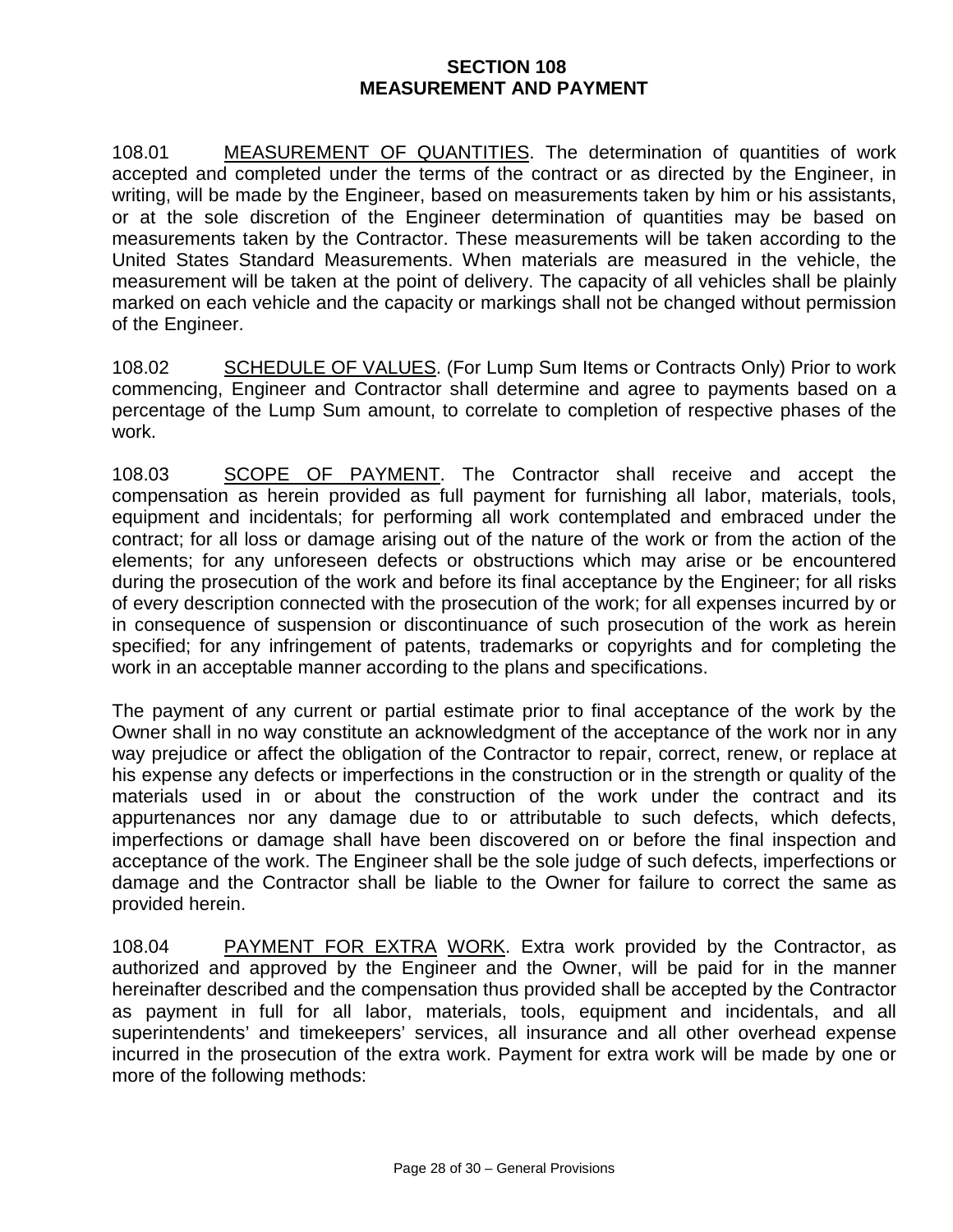- (a) Unit prices agreed upon by the Engineer and the Contractor and approved by the governing body of the Owner in writing, before said work is commenced, subject to all other conditions of the contract;
- (b) A lump sum price agreed upon by the Engineer and the Contractor and approved in writing by the governing body of the Owner before said work is commenced, subject to all other conditions of the contract;
- (c) The actual cost including labor, materials, tools, equipment and field supervision of such extra work plus fifteen percent (15%); said 15% understood and agreed to be full compensation for all overhead expenses and profits, when agreed upon by the Engineer and the Contractor, and approved in writing by the governing body of the Owner before said work is commenced; subject to all other conditions of the contract.

The Contractor shall, on or before the 10th day of the month succeeding that in which any extra work shall have been performed, file with the Engineer his claim and an account giving the itemized cost of such work and shall give the Engineer access to all accounts, bills and vouchers relating thereto.

108.05 PAYMENT PROCEDURES. The Contractor shall submit an Invoice or Application for Payment for work completed as of the date of the Invoice or Application. Alt payments made by the Owner are subject to procedures established for the governing body of the Owner to authorize payment at its regularly scheduled meetings.

Invoice or Application for Payment must be received in the Public Works Director's Office no less than ten (10) business days prior to the regular meeting at which authorization for payment is to be requested.

Retainage shall be withheld from all progressive payments in accordance with Oklahoma Statutes.

Upon final completion and acceptance of the work, including all submittals, the Owner shall pay the remainder of the Contract price, subject to the procedures as noted in this section.

It is understood that payments will be subject to correction in the payment rendered following discovery of an error in any previous payment and such payment shall not in any respect, be taken as an admission by the Owner of the amount of work done or of its quality or sufficiency nor as an acceptance of the work or the release of the Contractor of any of his responsibility under the contract.

108.06 PAYMENTS WITHHELD. The Engineer may withhold or, on account of subsequently discovered evidence, nullify the whole or a part of any payment to such extent as may be necessary to protect the Owner from loss on account of:

- (a) Defective work not remedied;
- (b) Claims filed or reasonable evidence indicating probable filing of claims;
- (c) Failure of the Contractor to make payments properly to subcontractors or for materials or labor;